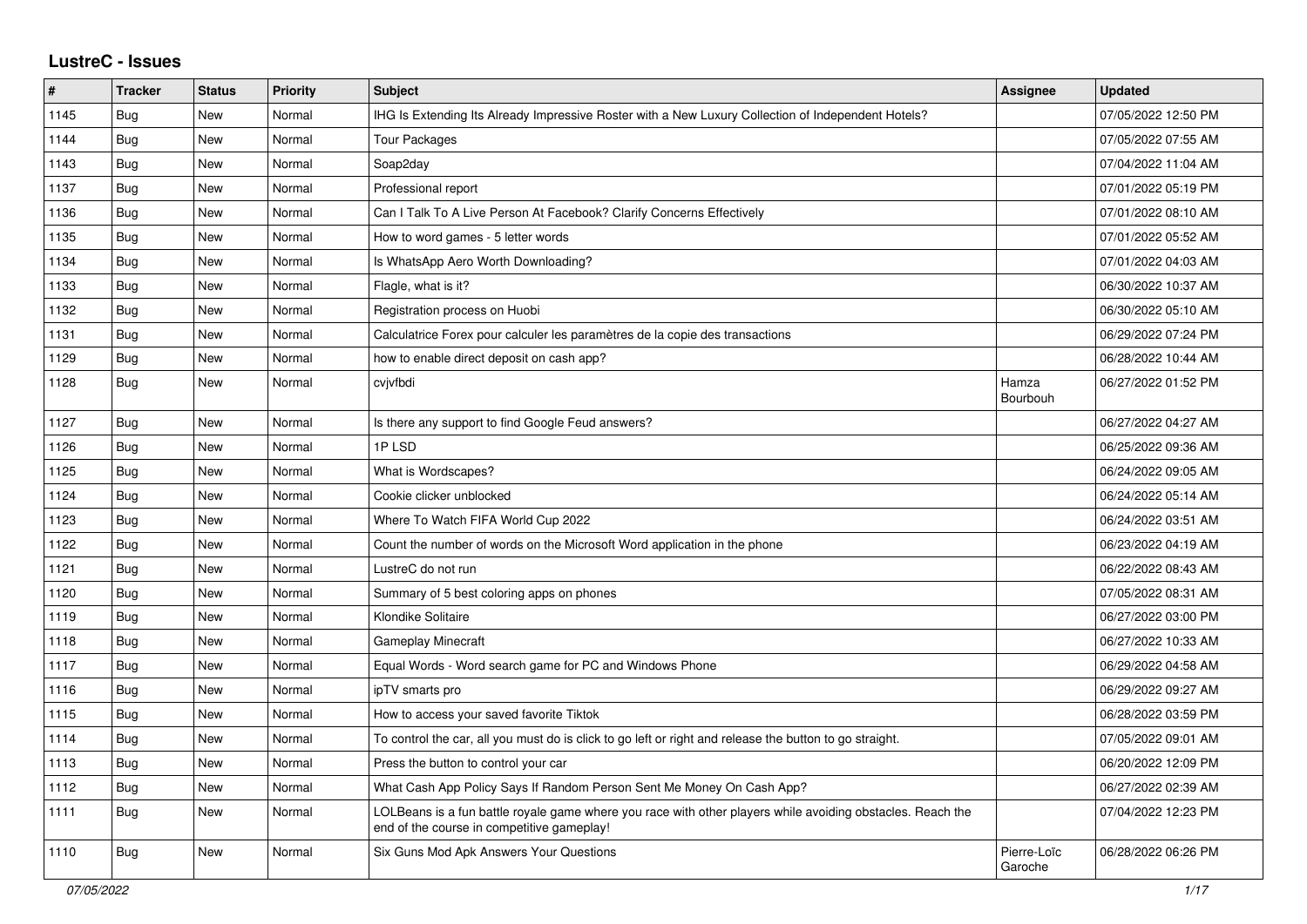| $\sharp$ | <b>Tracker</b> | <b>Status</b> | <b>Priority</b> | <b>Subject</b>                                                       | <b>Assignee</b>        | <b>Updated</b>      |
|----------|----------------|---------------|-----------------|----------------------------------------------------------------------|------------------------|---------------------|
| 1108     | <b>Bug</b>     | New           | Normal          | Six Guns Mod Apk Answers Your Questions                              |                        | 07/05/2022 03:27 AM |
| 1106     | <b>Bug</b>     | New           | Normal          | How Do I Get Cash App ++ Without Confronting Any Technical Glitches? |                        | 06/25/2022 09:53 PM |
| 1105     | Bug            | New           | High            | What is Mahjong online?                                              |                        | 06/28/2022 03:47 AM |
| 1104     | <b>Bug</b>     | <b>New</b>    | Normal          | Idle game fix bug                                                    |                        | 07/05/2022 11:42 AM |
| 1103     | <b>Bug</b>     | New           | Normal          | Idle game fix bug                                                    |                        | 06/25/2022 09:08 PM |
| 1102     | <b>Bug</b>     | New           | Normal          | Charlottesville Travel Guide ?                                       |                        | 07/04/2022 12:20 PM |
| 1101     | Bug            | New           | Normal          | How to Delete Cash App History at once?                              |                        | 06/27/2022 01:33 PM |
| 1098     | <b>Bug</b>     | New           | Normal          | Life of a Fisherman                                                  |                        | 07/03/2022 10:56 PM |
| 1097     | Bug            | <b>New</b>    | Normal          | Race and experience new life.                                        |                        | 06/26/2022 04:22 PM |
| 1096     | Bug            | <b>New</b>    | Normal          | Race and experience new life.                                        |                        | 06/26/2022 06:07 PM |
| 1094     | <b>Bug</b>     | New           | Normal          | What time does direct deposit hit Cash App?                          |                        | 06/14/2022 03:27 PM |
| 1093     | Bug            | New           | Normal          | Uniswap Exchange                                                     | Christophe<br>Garion   | 06/14/2022 11:55 AM |
| 1092     | <b>Bug</b>     | New           | Normal          | Ellison Estate Vineyard                                              |                        | 06/20/2022 12:03 PM |
| 1091     | Bug            | New           | Normal          | Find family fun indoors and outdoors in the Jungfrau Region          |                        | 06/14/2022 09:33 AM |
| 1090     | <b>Bug</b>     | New           | Normal          | Pay Someone To Do My Assignment                                      |                        | 06/11/2022 03:15 PM |
| 1089     | <b>Bug</b>     | New           | Normal          | Pay Someone To Do My Assignment                                      |                        | 06/15/2022 04:44 AM |
| 1088     | Bug            | <b>New</b>    | Normal          | Health And Fitness Tips 2022                                         | Pierre-Loïc<br>Garoche | 06/20/2022 06:42 AM |
| 1087     | Bug            | New           | Normal          | How do new writers start out?                                        |                        | 06/29/2022 10:43 AM |
| 1086     | Bug            | <b>New</b>    | Immediate       | <b>Composite Engineer</b>                                            | Pierre-Loïc<br>Garoche | 06/10/2022 09:26 AM |
| 1084     | <b>Bug</b>     | New           | Normal          | <b>Trippie Redd</b>                                                  |                        | 06/11/2022 09:05 AM |
| 1083     | <b>Bug</b>     | New           | Normal          | coin base review                                                     |                        | 06/11/2022 09:13 AM |
| 1082     | <b>Bug</b>     | <b>New</b>    | Normal          | Reset chime bank password without phone number                       |                        | 06/15/2022 11:56 AM |
| 1080     | Bug            | <b>New</b>    | Normal          | How to use Math Wallet   Nexo wallet   CoinTiger Exchange            |                        | 06/15/2022 11:56 AM |
| 1079     | <b>Bug</b>     | New           | Normal          | How to get cheap psychology assignment?                              |                        | 06/15/2022 06:00 AM |
| 1078     | <b>Bug</b>     | New           | Normal          | What Bank Is Cash App On Plaid? Find Clarity And Assistance          |                        | 06/15/2022 11:56 AM |
| 1077     | Bug            | New           | Normal          | es excellentes façons d'utiliser ces images                          |                        | 07/05/2022 07:34 PM |
| 1076     | Bug            | New           | Normal          | DedicatedHosting4u                                                   |                        | 06/11/2022 09:15 AM |
| 1074     | <b>Bug</b>     | New           | Normal          | Dissertation writing help at economical rates!                       | Christophe<br>Garion   | 06/06/2022 04:48 PM |
| 1073     | <b>Bug</b>     | New           | Normal          | <b>Cricut Design Space</b>                                           |                        | 07/01/2022 06:20 AM |
| 1072     | <b>Bug</b>     | New           | Normal          | ij.start canon                                                       |                        | 06/21/2022 06:56 PM |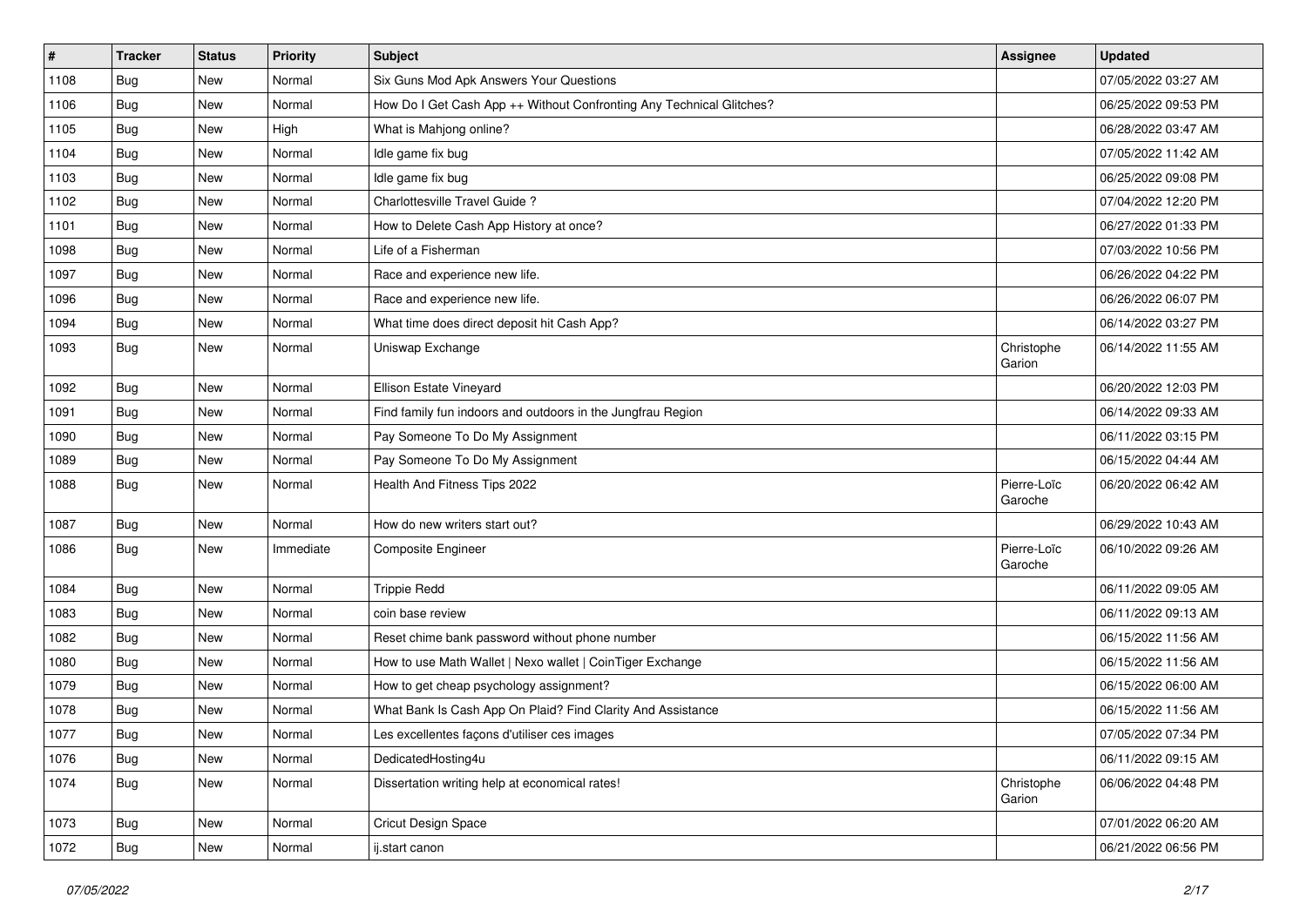| $\#$ | <b>Tracker</b> | <b>Status</b> | <b>Priority</b> | <b>Subject</b>                                                           | <b>Assignee</b>        | <b>Updated</b>      |
|------|----------------|---------------|-----------------|--------------------------------------------------------------------------|------------------------|---------------------|
| 1071 | <b>Bug</b>     | <b>New</b>    | Normal          | Cinema HD Review - Cinemahdv2.net                                        |                        | 06/21/2022 06:54 PM |
| 1069 | <b>Bug</b>     | <b>New</b>    | Normal          | how to get cash app support phone number 24*7 available                  |                        | 06/29/2022 05:37 PM |
| 1068 | <b>Bug</b>     | <b>New</b>    | Normal          | 123.hp.com/laserjet                                                      |                        | 05/31/2022 12:22 PM |
| 1067 | Bug            | <b>New</b>    | Normal          | Cricut.com/setup                                                         |                        | 05/31/2022 12:19 PM |
| 1065 | <b>Bug</b>     | <b>New</b>    | Normal          | The top foreign language training game in 2022                           |                        | 06/07/2022 04:05 AM |
| 1064 | Bug            | <b>New</b>    | Normal          | How to delete Cash App history?                                          | Pierre-Loïc<br>Garoche | 06/11/2022 10:29 AM |
| 1063 | Bug            | New           | Normal          | 123.hp.com/laserjet                                                      |                        | 05/28/2022 12:27 PM |
| 1062 | <b>Bug</b>     | <b>New</b>    | Normal          | Cricut.com/setup                                                         |                        | 05/28/2022 12:26 PM |
| 1061 | Bug            | New           | Normal          | Cricut.com/setup                                                         |                        | 05/28/2022 12:24 PM |
| 1060 | <b>Bug</b>     | <b>New</b>    | Normal          | How to Use Panda Helper to Speed Up Your iOS                             |                        | 05/28/2022 09:12 AM |
| 1059 | Bug            | <b>New</b>    | Normal          | 123.hp.com/laserjet                                                      |                        | 05/28/2022 08:29 AM |
| 1058 | <b>Bug</b>     | New           | Normal          | Cricut.com/setup                                                         |                        | 05/28/2022 08:28 AM |
| 1057 | <b>Bug</b>     | <b>New</b>    | Normal          | <b>CCPlay Education Edition APK</b>                                      |                        | 06/07/2022 04:07 AM |
| 1055 | <b>Bug</b>     | New           | Normal          | seo apk                                                                  | Pierre-Loïc<br>Garoche | 05/27/2022 06:23 AM |
| 1054 | Bug            | New           | Normal          | Apkmodule                                                                | Pierre-Loïc<br>Garoche | 05/26/2022 03:37 PM |
| 1053 | <b>Bug</b>     | New           | Normal          | Game Geometry Dash                                                       |                        | 05/26/2022 11:30 AM |
| 1052 | Bug            | New           | Normal          | Build Now GG is a new battle royale game.                                |                        | 05/26/2022 04:24 AM |
| 1051 | Bug            | New           | Normal          | Dental Supplies USA                                                      |                        | 06/11/2022 09:20 PM |
| 1048 | <b>Bug</b>     | New           | Normal          | So zeigen Sie ein Instagram-Profilbild an und vergrößern es              |                        | 05/25/2022 06:56 AM |
| 1047 | <b>Bug</b>     | New           | Normal          | Opensea                                                                  | Corentin<br>Lauverjat  | 05/24/2022 02:32 PM |
| 1046 | <b>Bug</b>     | New           | Normal          | 123.hp.com/laserjet                                                      |                        | 05/24/2022 10:46 AM |
| 1045 | <b>Bug</b>     | New           | Normal          | Cricut.com/setup                                                         |                        | 05/24/2022 10:45 AM |
| 1044 | <b>Bug</b>     | New           | Normal          | Can I Disapprove If Random Person Sent Me Money On Cash App?             |                        | 05/26/2022 03:51 PM |
| 1043 | <b>Bug</b>     | New           | Normal          | What Is The Right Way To Troubleshoot Cash App Transfer Failed Problems? |                        | 05/25/2022 01:16 PM |
| 1042 | <b>Bug</b>     | New           | Normal          | How to set up direct deposit on cash app?                                |                        | 05/25/2022 01:17 PM |
| 1041 | <b>Bug</b>     | New           | Normal          | Count words in Word on the computer                                      |                        | 05/27/2022 02:16 PM |
| 1040 | <b>Bug</b>     | New           | Normal          | thabet                                                                   |                        | 05/19/2022 08:05 PM |
| 1039 | Bug            | New           | Normal          | How to Get Tickmill Bonuses for Free                                     |                        | 05/26/2022 05:43 PM |
| 1038 | Bug            | New           | Normal          | How to Fix Canon Printer Offline ISsue                                   | Pierre-Loïc<br>Garoche | 05/27/2022 05:25 AM |
| 1036 | <b>Bug</b>     | New           | Normal          | <b>VPS Material</b>                                                      |                        | 05/18/2022 09:34 PM |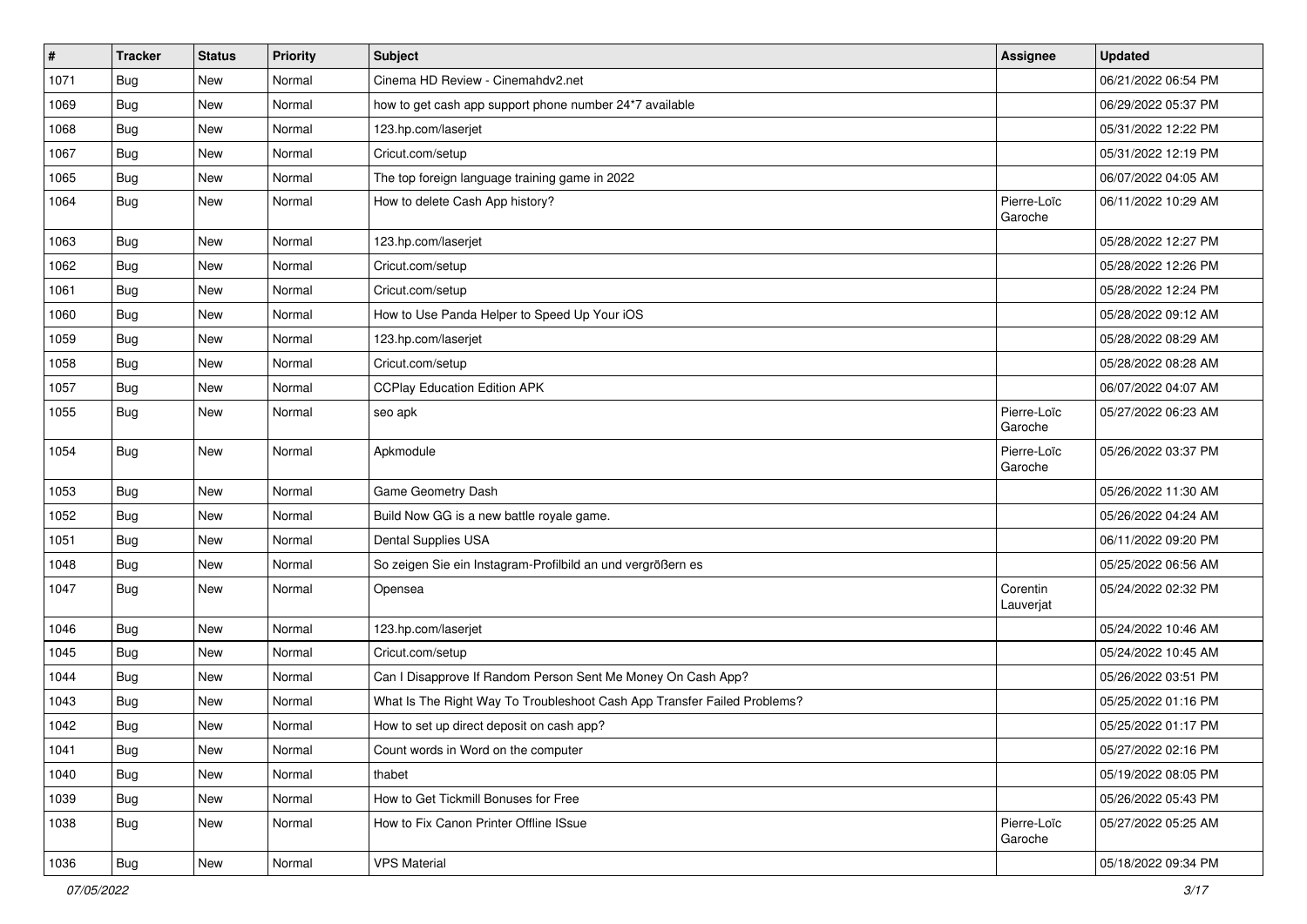| $\vert$ # | <b>Tracker</b> | <b>Status</b> | <b>Priority</b> | <b>Subject</b>                                                               | <b>Assignee</b>        | <b>Updated</b>      |
|-----------|----------------|---------------|-----------------|------------------------------------------------------------------------------|------------------------|---------------------|
| 1035      | <b>Bug</b>     | New           | Normal          | how to relieve spam score                                                    | Pierre-Loïc<br>Garoche | 05/18/2022 11:39 AM |
| 1034      | Bug            | New           | Normal          | Download Teaching Feeling For Android                                        |                        | 05/20/2022 09:25 AM |
| 1033      | Bug            | New           | Normal          | The best slope 2 online games to play right now                              |                        | 05/17/2022 10:55 AM |
| 1032      | <b>Bug</b>     | <b>New</b>    | Normal          | How To Play The Wordle Game                                                  |                        | 05/17/2022 10:37 AM |
| 1031      | <b>Bug</b>     | New           | Normal          | <b>IAFT Traders Union</b>                                                    |                        | 05/16/2022 03:14 PM |
| 1030      | <b>Bug</b>     | New           | Normal          | <b>IAFT Traders Union</b>                                                    |                        | 05/16/2022 03:13 PM |
| 1029      | <b>Bug</b>     | <b>New</b>    | Normal          | 5 Reasons Why People Love Coloring Pages?                                    |                        | 05/16/2022 11:53 AM |
| 1028      | <b>Bug</b>     | <b>New</b>    | Normal          | The Best Free Online Game to Play with Friends                               |                        | 05/16/2022 05:00 AM |
| 1027      | Bug            | <b>New</b>    | Normal          | Word hurdle: Viral and Fun Online Game                                       |                        | 06/25/2022 06:13 PM |
| 1026      | <b>Bug</b>     | <b>New</b>    | Normal          | New Puzzle Game for All Age - Dordle                                         |                        | 06/25/2022 06:17 PM |
| 1025      | <b>Bug</b>     | <b>New</b>    | Normal          | how to change the logo in wordpress                                          |                        | 06/25/2022 06:20 PM |
| 1024      | Bug            | <b>New</b>    | Normal          | How to choose the right broker                                               |                        | 06/25/2022 06:23 PM |
| 1023      | Bug            | <b>New</b>    | Normal          | Questions That Are Typically Asked About Trap The Cat                        |                        | 05/14/2022 03:51 AM |
| 1022      | <b>Bug</b>     | <b>New</b>    | Normal          | 123.hp.com/laserjet                                                          |                        | 05/13/2022 01:25 PM |
| 1021      | Bug            | <b>New</b>    | Normal          | Cricut.com/setup                                                             |                        | 05/26/2022 12:21 AM |
| 1020      | <b>Bug</b>     | <b>New</b>    | Normal          | Cricut.com/setup                                                             |                        | 05/13/2022 11:14 AM |
| 1019      | <b>Bug</b>     | New           | Normal          | Cricut.com/setup                                                             |                        | 05/13/2022 11:13 AM |
| 1018      | <b>Bug</b>     | New           | Normal          | So erhalten Sie ein kostenloses Hörbuch                                      |                        | 07/04/2022 03:37 AM |
| 1016      | <b>Bug</b>     | New           | Normal          | Klondike Solitaire                                                           |                        | 05/12/2022 09:03 AM |
| 1015      | <b>Bug</b>     | New           | Normal          | Is it possible to send books for free?                                       |                        | 05/11/2022 04:05 PM |
| 1014      | Bug            | <b>New</b>    | Normal          | how to get chime routing and account number ? chime routing number florida   |                        | 05/11/2022 12:42 PM |
| 1013      | <b>Bug</b>     | New           | Normal          | ij.start canon                                                               |                        | 05/11/2022 11:31 AM |
| 1012      | <b>Bug</b>     | New           | Normal          | Cricut.com/setup                                                             |                        | 05/11/2022 11:30 AM |
| 1011      | <b>Bug</b>     | New           | Normal          | Summary of 10 best coloring apps on phones                                   |                        | 05/11/2022 10:58 AM |
| 1010      | <b>Bug</b>     | New           | Normal          | what are the requirements to borrow money from cash app? cash app borrow app | Pierre-Loïc<br>Garoche | 05/11/2022 09:29 AM |
| 1009      | <b>Bug</b>     | <b>New</b>    | Normal          | How to change routing number on Cash App?                                    |                        | 05/11/2022 07:13 AM |
| 1008      | <b>Bug</b>     | New           | Normal          | Who was the first black woman to anchor a newscast?                          |                        | 05/10/2022 03:13 PM |
| 1007      | <b>Bug</b>     | New           | Normal          | "ij.start canon                                                              |                        | 05/18/2022 10:40 AM |
| 1006      | <b>Bug</b>     | New           | Normal          | Cricut.com/setup                                                             |                        | 05/10/2022 01:22 PM |
| 1005      | <b>Bug</b>     | <b>New</b>    | High            | Nursing Assignment Help in UK                                                |                        | 05/13/2022 05:33 PM |
| 1004      | <b>Bug</b>     | <b>New</b>    | Normal          | you get to pinch and drag a man with a very flexible face                    |                        | 05/10/2022 10:59 AM |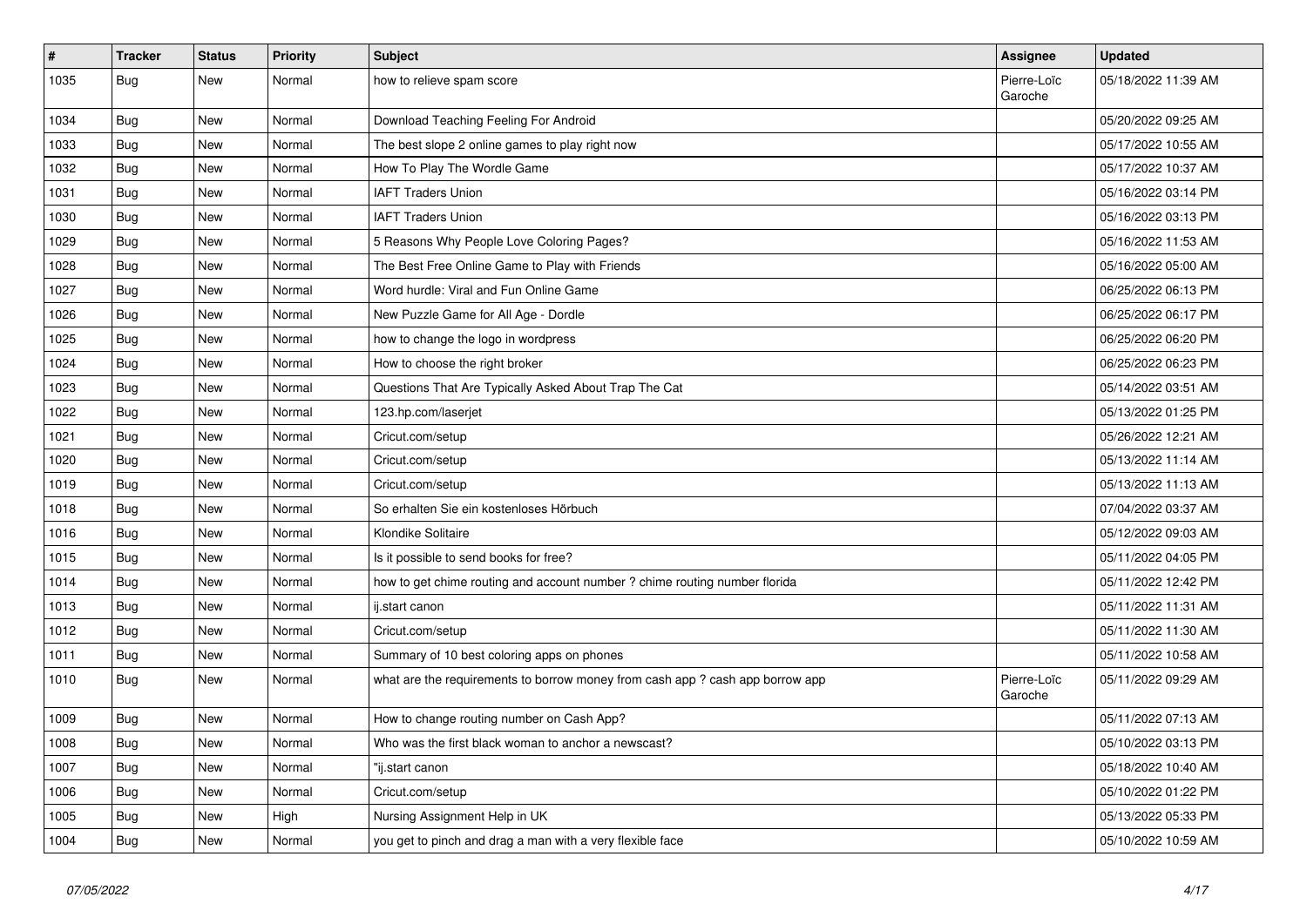| #    | <b>Tracker</b> | <b>Status</b> | <b>Priority</b> | <b>Subject</b>                                                    | <b>Assignee</b>        | <b>Updated</b>      |
|------|----------------|---------------|-----------------|-------------------------------------------------------------------|------------------------|---------------------|
| 1003 | <b>Bug</b>     | New           | Normal          | Drift F1 is a drifting car game inspired by F1's tracks.          | Pierre-Loïc<br>Garoche | 05/10/2022 10:52 AM |
| 1002 | <b>Bug</b>     | New           | Normal          | <b>Chemistry Assignment Help</b>                                  |                        | 06/04/2022 09:58 AM |
| 1001 | Bug            | New           | Normal          | Venmo Keep Saying Error?                                          |                        | 06/27/2022 02:20 AM |
| 1000 | Bug            | <b>New</b>    | Normal          | Super easy way to zoom photos and upload to Instagram             | Christophe<br>Garion   | 06/28/2022 06:14 PM |
| 999  | Bug            | New           | Normal          | Is there a way to find Google Feud answers?                       |                        | 06/28/2022 01:27 AM |
| 998  | Bug            | New           | Normal          | Is It Hard to Solve Wordle An                                     |                        | 06/27/2022 12:24 AM |
| 997  | <b>Bug</b>     | New           | Normal          | 123.hp.com/laserjet                                               |                        | 06/28/2022 09:48 AM |
| 996  | Bug            | <b>New</b>    | Normal          | Cricut.com/setup                                                  |                        | 06/27/2022 07:12 AM |
| 993  | <b>Bug</b>     | New           | Normal          | IO Games Free Online                                              |                        | 06/26/2022 09:41 AM |
| 992  | <b>Bug</b>     | New           | Normal          | So vergrößern Sie Ihr Instagram-Profilbild                        |                        | 06/26/2022 11:29 PM |
| 991  | <b>Bug</b>     | New           | Normal          | <b>MDMA MOLLY</b>                                                 |                        | 05/03/2022 12:03 AM |
| 990  | <b>Bug</b>     | New           | Normal          | <b>Mushrooms</b>                                                  |                        | 06/26/2022 05:41 AM |
| 989  | <b>Bug</b>     | New           | Normal          | Barewoods Wax Cigar                                               |                        | 07/04/2022 07:09 AM |
| 988  | <b>Bug</b>     | New           | Normal          | <b>Medicinal Mushrooms</b>                                        |                        | 06/27/2022 09:33 AM |
| 987  | Bug            | New           | Normal          | Medicinal Mushrooms                                               |                        | 06/27/2022 07:13 PM |
| 986  | Bug            | New           | Normal          | dbhdsvbhdf                                                        | Christophe<br>Garion   | 06/27/2022 04:12 PM |
| 985  | Bug            | New           | Normal          | Find out the vitality of Facebook Phone Number:                   |                        | 06/27/2022 05:39 AM |
| 984  | <b>Bug</b>     | New           | Normal          | How to disable, permanently delete Twitter account on phone, PC   |                        | 07/04/2022 07:11 AM |
| 983  | <b>Bug</b>     | New           | Normal          | Finding issue in tekken 3 game?                                   |                        | 06/28/2022 03:26 AM |
| 982  | Bug            | <b>New</b>    | Normal          | Five sites that let you download free scenarios for your iPhone   |                        | 05/07/2022 09:34 PM |
| 981  | Bug            | New           | Normal          | VidMate Mod APK                                                   |                        | 06/28/2022 11:24 AM |
| 980  | Bug            | New           | Normal          | Free Gas Cards for the Unemployed                                 |                        | 06/28/2022 02:54 PM |
| 979  | <b>Bug</b>     | New           | Normal          | Free Gas Cards for the Unemployed                                 |                        | 07/05/2022 03:45 PM |
| 978  | <b>Bug</b>     | New           | Normal          | Delamore Lodge is a place to stay.                                |                        | 06/27/2022 04:57 AM |
| 977  | <b>Bug</b>     | New           | Normal          | Fans of the Old Country will like this book.                      |                        | 07/04/2022 06:54 AM |
| 976  | Bug            | New           | Normal          | How to delete the cash app account history right now?             | Hamza<br>Bourbouh      | 06/28/2022 11:22 AM |
| 975  | Bug            | New           | Normal          | Payback 2 Mod APK                                                 |                        | 05/05/2022 10:56 AM |
| 974  | <b>Bug</b>     | New           | Normal          | Watch NCAA Football Live Streaming Free                           |                        | 06/26/2022 05:33 PM |
| 972  | <b>Bug</b>     | New           | Normal          | How To Borrow Money From The Cash App? Get To Know About The Same |                        | 04/25/2022 07:30 AM |
| 971  | <b>Bug</b>     | New           | Normal          | How Do I Check Balance On Cash App Card With Optimum Ease?        |                        | 06/27/2022 08:16 PM |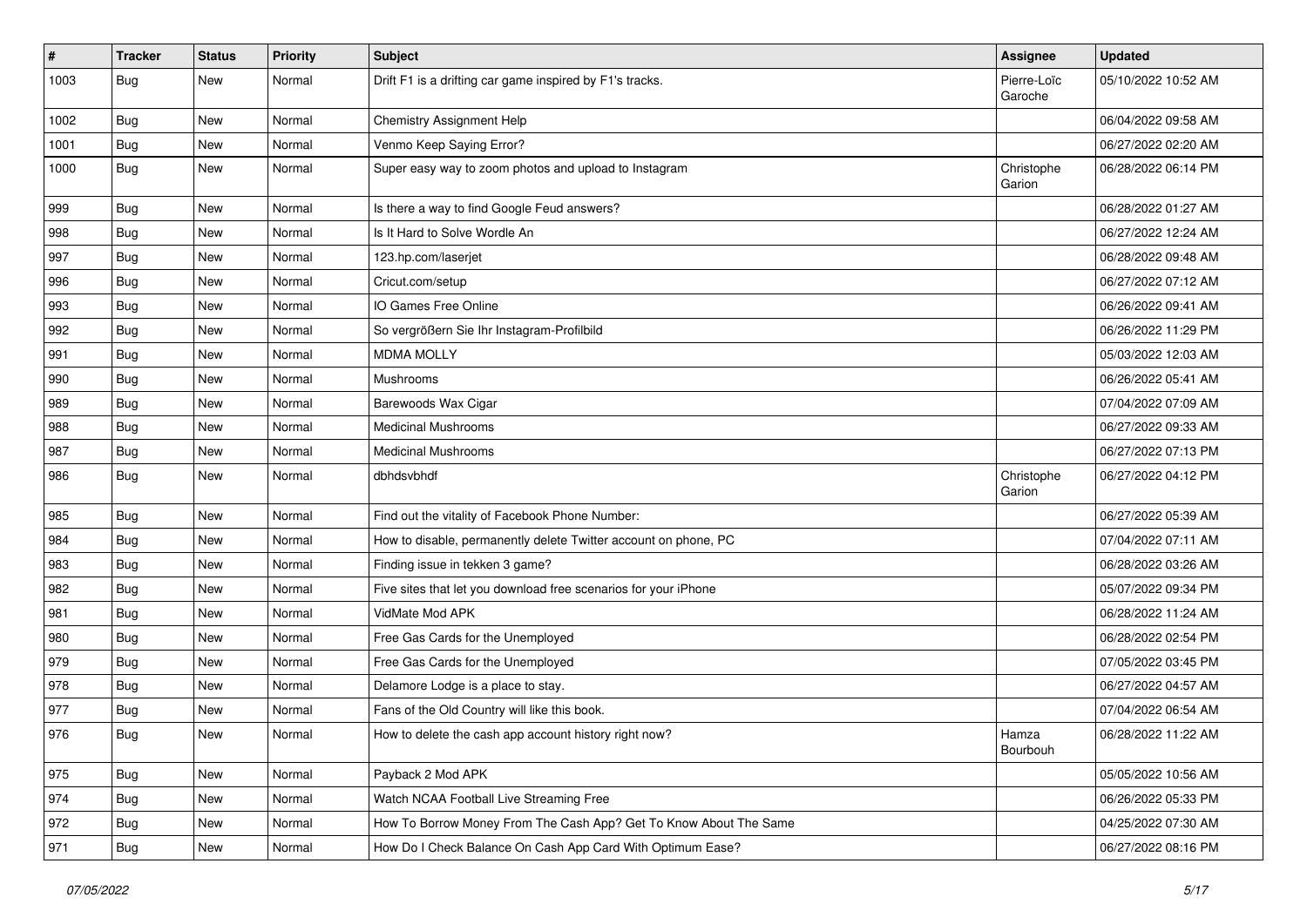| $\vert$ # | <b>Tracker</b> | <b>Status</b> | Priority | <b>Subject</b>                                                                         | <b>Assignee</b>        | <b>Updated</b>      |
|-----------|----------------|---------------|----------|----------------------------------------------------------------------------------------|------------------------|---------------------|
| 970       | <b>Bug</b>     | New           | Normal   | The Amount Of Time Does Cash App Direct Deposit Time Take?                             |                        | 07/05/2022 02:33 AM |
| 969       | <b>Bug</b>     | New           | Normal   | Watch NCAA Football Live Match Free                                                    |                        | 06/28/2022 01:31 PM |
| 966       | Bug            | New           | Normal   | How to Download the Filmes                                                             |                        | 06/27/2022 03:25 AM |
| 965       | <b>Bug</b>     | New           | Normal   | Go with cash app customer service to know where I can load my cash app card            |                        | 06/28/2022 04:30 AM |
| 964       | Bug            | New           | Normal   | Can I Fix Cash App Transfer Failed Issues By Adding Sufficient Funds?                  |                        | 07/03/2022 11:10 PM |
| 962       | <b>Bug</b>     | New           | Normal   | Kostenlose Hörbücher                                                                   |                        | 06/26/2022 10:45 PM |
| 961       | Bug            | New           | Normal   | TeaTv is an Android                                                                    |                        | 07/05/2022 12:43 AM |
| 959       | <b>Bug</b>     | New           | Normal   | Get connected with cash app team-How to get money off cash app at walmart without card |                        | 06/27/2022 08:52 AM |
| 958       | <b>Bug</b>     | New           | Normal   | Avail Cash app support service to know Sutton bank cash app number                     |                        | 07/04/2022 11:36 AM |
| 957       | Bug            | New           | Normal   | From Where I Can Get Cheap Writing Services?                                           |                        | 04/20/2022 05:06 AM |
| 956       | <b>Bug</b>     | New           | Normal   | <b>FNF Free Mods Online</b>                                                            |                        | 06/25/2022 09:59 PM |
| 955       | Bug            | New           | Normal   | How Long Does Verification Take On Cash App If You Apply For The Verification?         | Christophe<br>Garion   | 07/05/2022 02:41 PM |
| 954       | Bug            | New           | Normal   | AZ Screen Recorder Mod                                                                 |                        | 07/04/2022 10:08 PM |
| 953       | <b>Bug</b>     | <b>New</b>    | Normal   | Manga Dogs - Read Your Favorite Comics on Your Smartphone                              |                        | 06/27/2022 03:53 PM |
| 952       | <b>Bug</b>     | New           | Normal   | Canon IJ Network Tool                                                                  |                        | 06/26/2022 10:35 AM |
| 951       | <b>Bug</b>     | New           | Normal   | Canon.com/ijsetup                                                                      |                        | 06/27/2022 07:56 PM |
| 950       | Bug            | New           | Normal   | ij.start canon                                                                         |                        | 07/04/2022 04:29 PM |
| 949       | <b>Bug</b>     | New           | Normal   | <b>Educational Games</b>                                                               |                        | 06/15/2022 09:11 PM |
| 948       | Bug            | New           | Normal   | Canon IJ Network Tool                                                                  |                        | 06/27/2022 09:30 PM |
| 947       | Bug            | New           | Normal   | is Disney Now and Disney Plus different?                                               |                        | 04/14/2022 09:53 AM |
| 946       | <b>Bug</b>     | New           | Normal   | What is Plex and Is Plex Legal?                                                        |                        | 06/26/2022 05:23 AM |
| 945       | Bug            | New           | Normal   | TikTok 18 Mod Apk For Your Android                                                     |                        | 04/13/2022 09:32 AM |
| 943       | Bug            | New           | Normal   | ij.start canon                                                                         |                        | 04/13/2022 08:52 AM |
| 942       | <b>Bug</b>     | New           | Normal   | Canon IJ Network Tool                                                                  |                        | 04/13/2022 08:45 AM |
| 941       | <b>Bug</b>     | New           | Normal   | is Disney Now and Disney Plus different?                                               |                        | 07/05/2022 11:02 AM |
| 940       | Bug            | New           | Normal   | What is Plex and Is Plex Legal?                                                        |                        | 07/04/2022 07:54 PM |
| 939       | <b>Bug</b>     | <b>New</b>    | Normal   | Ability to change sound notifications                                                  | Christophe<br>Garion   | 06/27/2022 11:29 PM |
| 938       | Bug            | New           | Normal   | Would you like to have your own ringtone                                               | Christophe<br>Garion   | 06/26/2022 09:54 PM |
| 936       | Bug            | New           | Normal   | Avantages de l'extension AliTools pour faire du shopping sur Aliexpress                | Pierre-Loïc<br>Garoche | 04/12/2022 11:35 AM |
| 935       | <b>Bug</b>     | New           | Normal   | MovieBox Pro Apk - Watch Movies and TV Shows on Your Android Phone                     |                        | 07/04/2022 03:38 AM |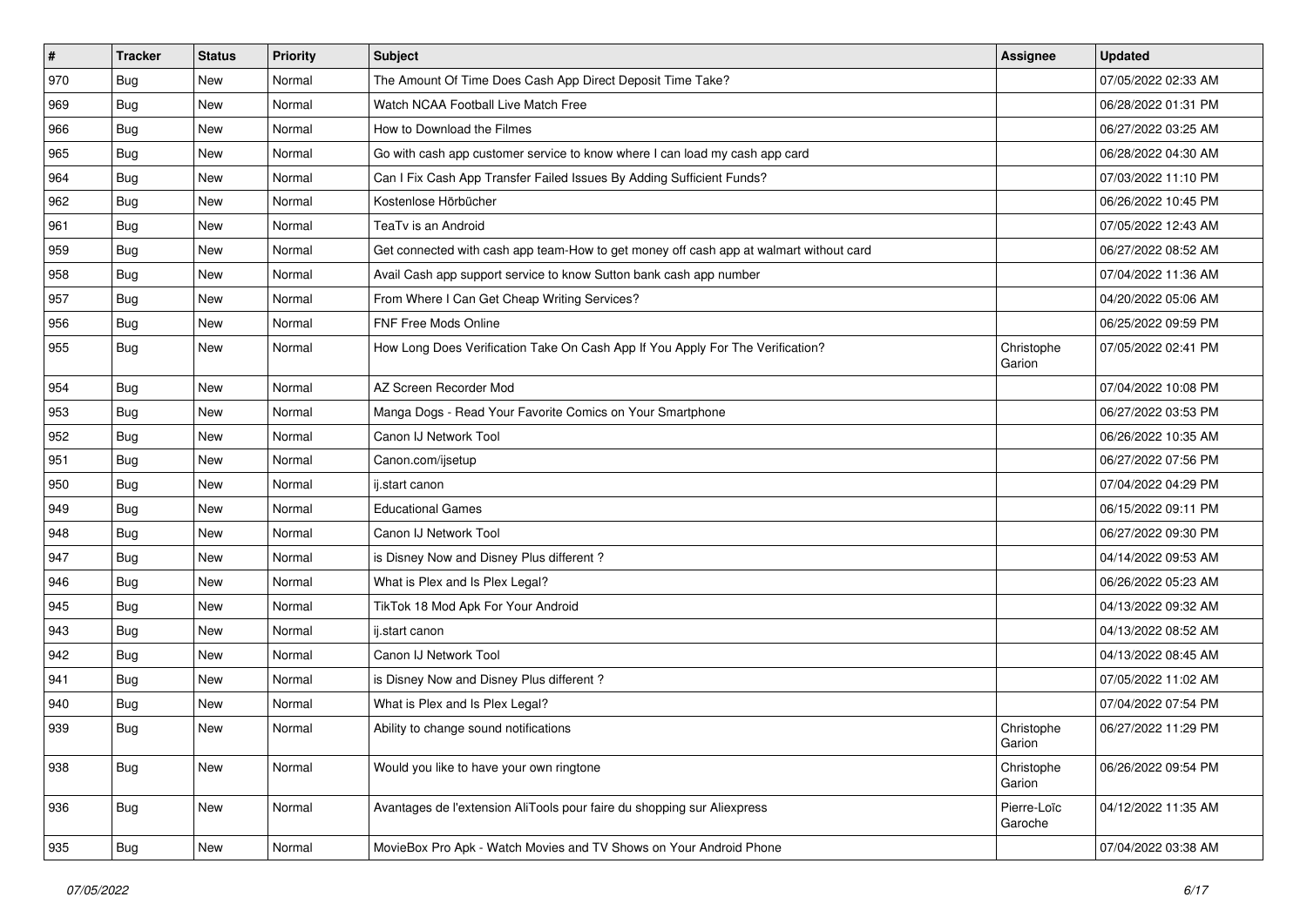| #   | <b>Tracker</b> | <b>Status</b> | Priority | Subject                                                                          | Assignee        | <b>Updated</b>      |
|-----|----------------|---------------|----------|----------------------------------------------------------------------------------|-----------------|---------------------|
| 934 | <b>Bug</b>     | New           | Normal   | MovieBox Pro Apk - Watch Movies and TV Shows on Your Android Phone               |                 | 05/10/2022 11:01 AM |
| 933 | <b>Bug</b>     | New           | Normal   | How Can I Watch Movies on My Mobile Phone                                        |                 | 06/24/2022 12:55 AM |
| 932 | <b>Bug</b>     | New           | Normal   | The best epic, long-playing PC games will consume days of your life.             |                 | 05/15/2022 07:44 PM |
| 930 | <b>Bug</b>     | New           | Normal   | The best free games online                                                       |                 | 04/12/2022 09:05 AM |
| 929 | Bug            | <b>New</b>    | Normal   | Canon IJ Network Tool                                                            |                 | 04/12/2022 08:32 AM |
| 928 | Bug            | New           | Normal   | How Does Sutton Bank Cash App Customer Service Help In Answering Your Questions? |                 | 04/12/2022 11:36 AM |
| 926 | <b>Bug</b>     | New           | Normal   | tavor 7                                                                          |                 | 06/22/2022 05:08 PM |
| 925 | Bug            | New           | Normal   | tavor 7                                                                          |                 | 06/15/2022 03:45 AM |
| 924 | <b>Bug</b>     | New           | Normal   | buy tec 9                                                                        |                 | 04/11/2022 02:54 PM |
| 923 | Bug            | <b>New</b>    | Normal   | frenchies for sale                                                               |                 | 04/11/2022 02:35 PM |
| 922 | <b>Bug</b>     | New           | Normal   | Why Is The Need For Assignment Writing Services?                                 |                 | 07/04/2022 09:28 PM |
| 921 | Bug            | New           | Normal   | Canon IJ Network Tool                                                            |                 | 04/11/2022 09:00 AM |
| 920 | Bug            | <b>New</b>    | Normal   | Where I Can Get Essay Writing Services?                                          |                 | 04/11/2022 08:35 AM |
| 918 | <b>Bug</b>     | New           | Normal   | Antivirus for IOS                                                                |                 | 06/16/2022 10:36 PM |
| 917 | <b>Bug</b>     | New           | Normal   | Random Person Sent Me Money on Cash App-find solution?                           |                 | 04/09/2022 12:32 PM |
| 916 | Bug            | New           | Normal   | How long does it take to write a book?                                           |                 | 04/07/2022 12:15 PM |
| 915 | <b>Bug</b>     | New           | Normal   | Finance dissertation writing                                                     |                 | 04/07/2022 09:22 AM |
| 914 | Bug            | <b>New</b>    | Normal   | Wordle: how to play fashion games for free?                                      |                 | 04/07/2022 08:30 AM |
| 913 | <b>Bug</b>     | New           | Normal   | Canon IJ Network Tool                                                            |                 | 04/07/2022 06:21 AM |
| 912 | <b>Bug</b>     | New           | Normal   | Cuphead Mobile Game Review                                                       |                 | 06/09/2022 10:14 AM |
| 911 | Bug            | New           | Normal   | Aluminum Windows & Doors                                                         |                 | 04/06/2022 08:10 PM |
| 910 | <b>Bug</b>     | New           | Normal   | Each content looks unisize or not formated                                       |                 | 04/06/2022 11:21 AM |
| 909 | Bug            | <b>New</b>    | Normal   | <b>Toca Life World APK</b>                                                       |                 | 04/06/2022 04:52 AM |
| 908 | <b>Bug</b>     | New           | Normal   | Toca Life World APK                                                              |                 | 04/06/2022 03:18 AM |
| 907 | <b>Bug</b>     | New           | Normal   | Canon IJ Network Tool                                                            |                 | 04/04/2022 10:43 AM |
| 906 | Bug            | New           | Normal   | How To Change Cash App From Business To Personal Account For Any Reasons?        |                 | 04/04/2022 09:57 AM |
| 905 | <b>Bug</b>     | New           | Normal   | MINI MILITIA MOD APK                                                             |                 | 05/19/2022 01:54 PM |
| 898 | <b>Bug</b>     | New           | Normal   | Shadow Fight 2 Mod APK                                                           |                 | 04/02/2022 09:17 AM |
| 897 | Bug            | New           | Normal   | Slot Pulsa Pragmatic Play                                                        | Xavier Thirioux | 04/01/2022 12:08 PM |
| 895 | <b>Bug</b>     | New           | Normal   | Cash App Scams                                                                   |                 | 06/18/2022 02:36 PM |
| 893 | Bug            | New           | Normal   | klingeltone                                                                      |                 | 04/13/2022 11:06 AM |
| 892 | <b>Bug</b>     | New           | Normal   | Good game                                                                        |                 | 07/01/2022 10:25 AM |
| 891 | <b>Bug</b>     | New           | Normal   | The most interesting game today, have you tried it?                              |                 | 04/01/2022 09:17 AM |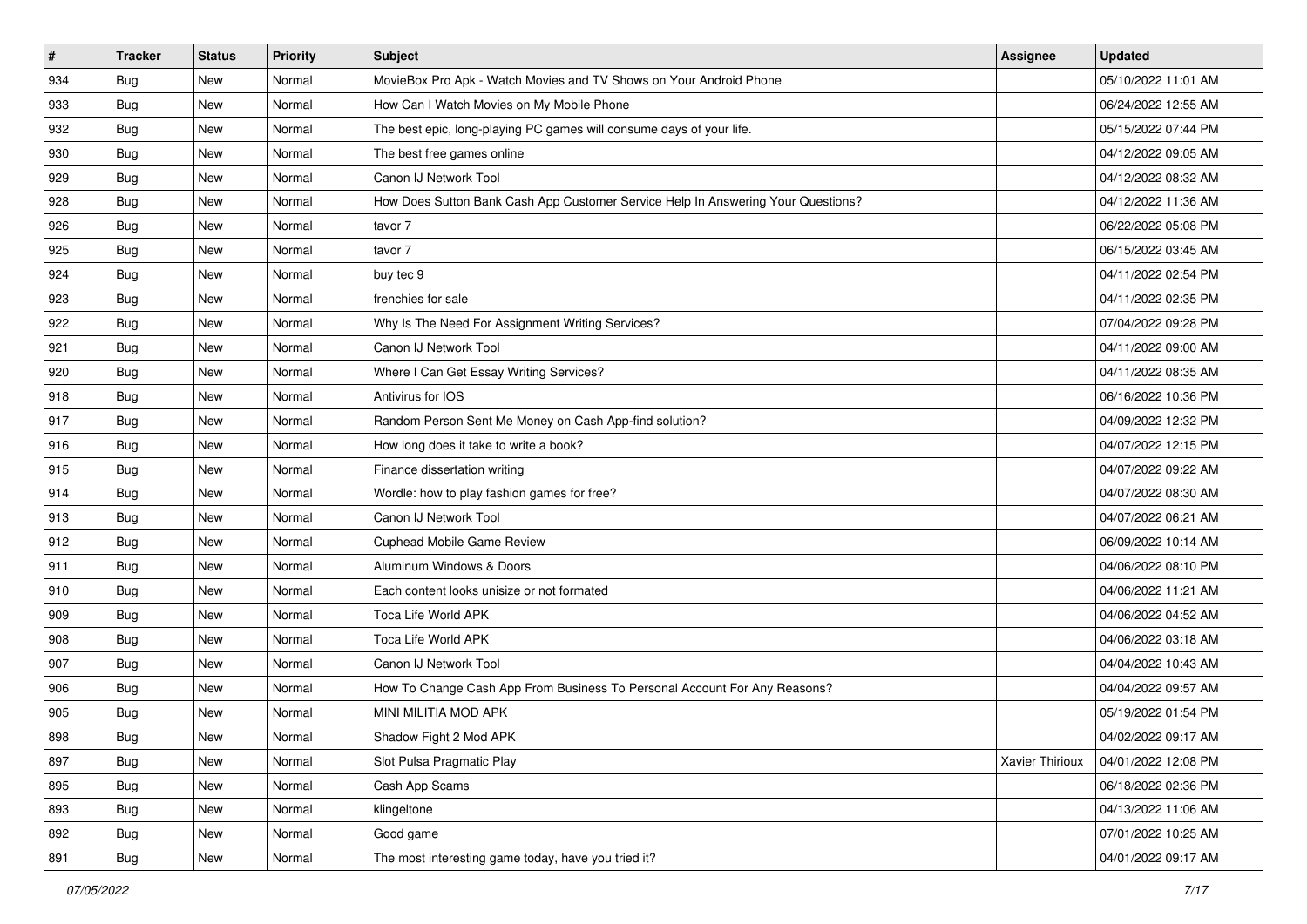| $\vert$ # | <b>Tracker</b> | <b>Status</b> | Priority | Subject                                                                     | Assignee               | <b>Updated</b>      |
|-----------|----------------|---------------|----------|-----------------------------------------------------------------------------|------------------------|---------------------|
| 889       | Bug            | New           | Normal   | What is Plex and how it's work?                                             |                        | 04/01/2022 09:14 AM |
| 888       | Bug            | <b>New</b>    | Normal   | Is the Fox News Channel on Roku free?                                       |                        | 06/28/2022 06:58 PM |
| 887       | Bug            | <b>New</b>    | Normal   | What is Plex and how it's work?                                             |                        | 04/01/2022 09:16 AM |
| 886       | <b>Bug</b>     | New           | Normal   | Is the Fox News Channel on Roku free?                                       |                        | 07/03/2022 07:14 PM |
| 885       | <b>Bug</b>     | <b>New</b>    | Normal   | How to Install the Tele Latino App For Android                              |                        | 03/28/2022 04:10 AM |
| 884       | Bug            | New           | Normal   | Why do Subway Surfers popular                                               |                        | 04/01/2022 09:16 AM |
| 883       | Bug            | <b>New</b>    | Normal   | Langweilen Sie sich jemals bei der gleichen alten Schriftart auf Instagram? |                        | 04/01/2022 09:16 AM |
| 882       | <b>Bug</b>     | <b>New</b>    | Normal   | How to change bank account on cash app?                                     |                        | 04/01/2022 09:16 AM |
| 880       | <b>Bug</b>     | <b>New</b>    | Normal   | Why do Subway Surfers popular                                               |                        | 04/01/2022 09:16 AM |
| 878       | Bug            | <b>New</b>    | Normal   | Wie ist instazoom hilfreich beim Herunterladen von Instagram-Profilbildern  |                        | 04/08/2022 09:28 PM |
| 876       | <b>Bug</b>     | New           | Normal   | Download Full-Size Profile Pictures of Your Favorite Users With InstaDP     |                        | 04/01/2022 09:12 AM |
| 875       | <b>Bug</b>     | New           | Normal   | Red ball game                                                               |                        | 04/01/2022 09:15 AM |
| 874       | Bug            | <b>New</b>    | Normal   | Cómo descargar Minecraft Apk                                                |                        | 06/26/2022 08:01 AM |
| 873       | <b>Bug</b>     | <b>New</b>    | Normal   | Klingeltöne mp3                                                             |                        | 04/13/2022 11:03 AM |
| 872       | Bug            | New           | Normal   | Poppy Playtime Horror Game Free                                             |                        | 04/01/2022 09:11 AM |
| 870       | Bug            | New           | Normal   | Mahjong Solitaire                                                           |                        | 04/01/2022 09:12 AM |
| 869       | Bug            | New           | Normal   | Sonnerie Post Malone 2022                                                   |                        | 04/13/2022 11:05 AM |
| 867       | Bug            | <b>New</b>    | Low      | cheap Yeezys                                                                | Pierre-Loïc<br>Garoche | 04/01/2022 09:12 AM |
| 865       | Bug            | New           | Normal   | Canon IJ Printer Utility                                                    |                        | 05/18/2022 07:24 PM |
| 864       | Bug            | <b>New</b>    | Normal   | Canon IJ Network Tool                                                       |                        | 04/01/2022 09:14 AM |
| 863       | <b>Bug</b>     | <b>New</b>    | Normal   | Canon IJ Network Tool                                                       |                        | 04/01/2022 09:12 AM |
| 862       | Bug            | <b>New</b>    | Normal   | none                                                                        |                        | 04/01/2022 09:11 AM |
| 860       | Bug            | New           | Normal   | pokemon guide                                                               | Pierre-Loïc<br>Garoche | 06/18/2022 08:18 PM |
| 859       | Bug            | New           | Normal   | Canon IJ Network Tool                                                       |                        | 04/01/2022 09:13 AM |
| 858       | Bug            | New           | Normal   | opourid                                                                     | Christophe<br>Garion   | 04/01/2022 09:13 AM |
| 857       | <b>Bug</b>     | New           | Normal   | Welcome to the world of classic retro games                                 |                        | 04/01/2022 09:13 AM |
| 856       | <b>Bug</b>     | New           | Normal   | Online Classes Assistance Help For Student                                  |                        | 04/01/2022 09:13 AM |
| 855       | <b>Bug</b>     | New           | Normal   | Online Classes Assistance Help For Student                                  |                        | 04/01/2022 09:13 AM |
| 854       | Bug            | New           | Normal   | How To Resolve Password Problems Through Facebook Customer Service?         |                        | 04/09/2022 06:11 PM |
| 853       | Bug            | New           | Normal   | what is dr laser                                                            |                        | 04/01/2022 09:13 AM |
| 852       | <b>Bug</b>     | New           | Normal   | How to cancel your French Bee flight within 24 hours?                       |                        | 04/01/2022 09:13 AM |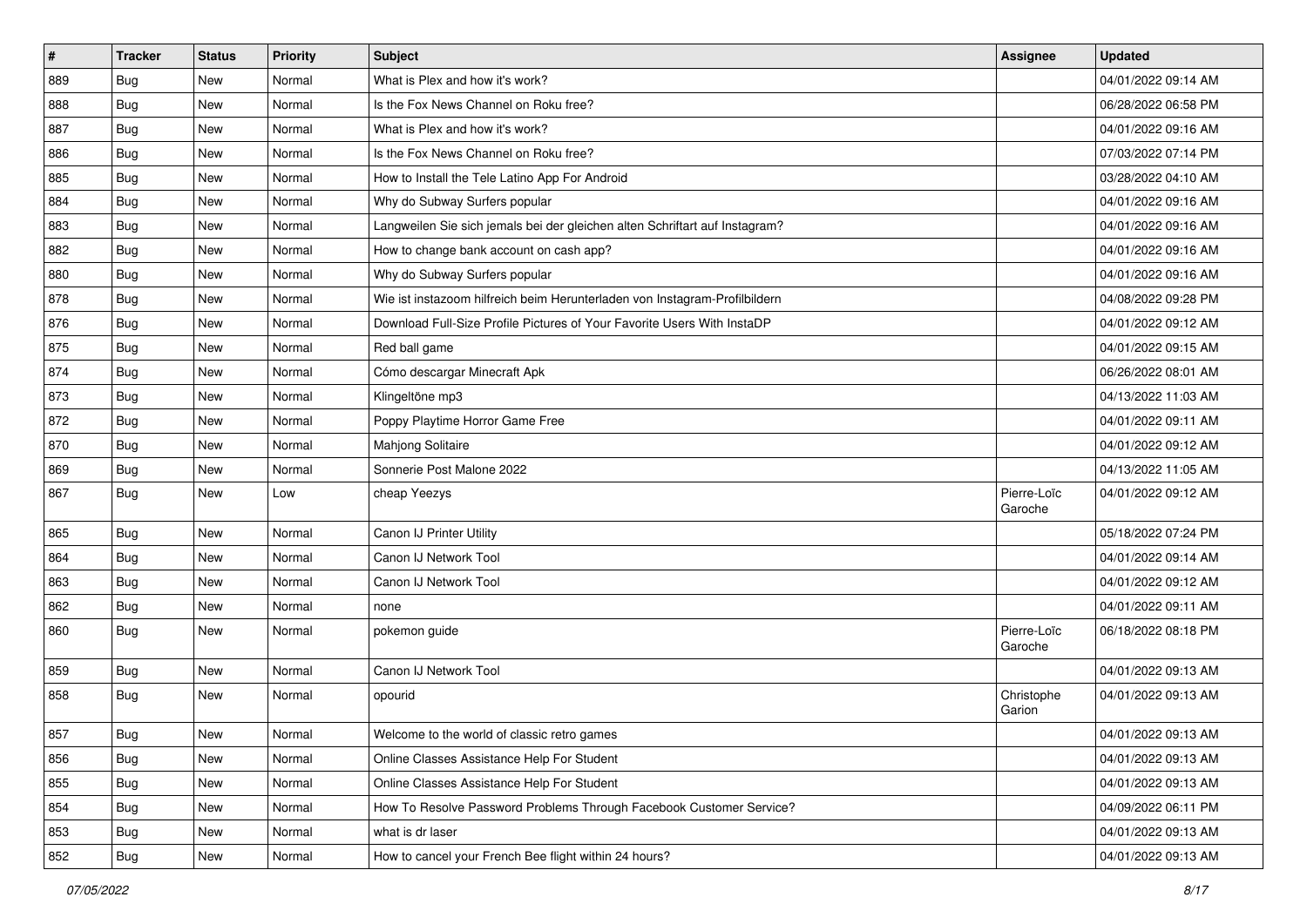| #   | <b>Tracker</b> | <b>Status</b> | <b>Priority</b> | Subject                                                                          | Assignee               | <b>Updated</b>      |
|-----|----------------|---------------|-----------------|----------------------------------------------------------------------------------|------------------------|---------------------|
| 851 | <b>Bug</b>     | New           | Normal          | Laden Sie den kostenlosen MP3-Klingelton für Ihr Mobiltelefon herunter           |                        | 04/01/2022 09:14 AM |
| 850 | Bug            | New           | Normal          | Puppy Playtime APK Android                                                       |                        | 04/01/2022 09:14 AM |
| 849 | Bug            | New           | Normal          | FutEmax App Apk - Watch Soccer, Fantasy Football, And More On Your Mobile Device |                        | 04/01/2022 09:04 AM |
| 844 | <b>Bug</b>     | <b>New</b>    | Normal          | To know Chime Routing Number call on the helpline number                         |                        | 04/01/2022 08:58 AM |
| 843 | Bug            | <b>New</b>    | Normal          | Canon IJ Network Tool                                                            |                        | 04/01/2022 08:58 AM |
| 842 | <b>Bug</b>     | <b>New</b>    | Normal          | Join the fun game                                                                |                        | 04/01/2022 08:58 AM |
| 841 | <b>Bug</b>     | New           | Normal          | How do I activate FOX NOW?                                                       |                        | 04/01/2022 08:58 AM |
| 840 | Bug            | <b>New</b>    | Normal          | Is Tubi really free and legal?                                                   |                        | 04/01/2022 08:58 AM |
| 839 | Bug            | <b>New</b>    | Normal          | How do I activate FOX NOW?                                                       |                        | 04/01/2022 08:58 AM |
| 838 | Bug            | <b>New</b>    | Normal          | Celebrity Hunter Mod apk - Como instalá-lo                                       |                        | 04/01/2022 08:58 AM |
| 837 | <b>Bug</b>     | <b>New</b>    | Normal          | To Create An Instagram Story                                                     | Pierre-Loïc<br>Garoche | 04/01/2022 08:58 AM |
| 836 | Bug            | New           | Normal          | What Is The Required Amount To Pay As Cash App Clearance Fee?                    |                        | 04/01/2022 09:00 AM |
| 835 | <b>Bug</b>     | <b>New</b>    | Normal          | Build your strong army with Taming io                                            |                        | 04/01/2022 08:59 AM |
| 834 | Bug            | New           | Normal          | Grasp the secret to relieve stress and fatigue                                   |                        | 04/01/2022 08:57 AM |
| 833 | Bug            | <b>New</b>    | Normal          | Does Direct Deposit Hit Chime- seek Chime Customer Service                       |                        | 04/01/2022 08:59 AM |
| 832 | <b>Bug</b>     | <b>New</b>    | Normal          | Choque Royale Mod Apk                                                            |                        | 04/01/2022 08:59 AM |
| 831 | Bug            | <b>New</b>    | Normal          | Build and shoot                                                                  |                        | 05/29/2022 04:47 PM |
| 830 | <b>Bug</b>     | New           | Normal          | Poppy Playtime APK                                                               |                        | 06/27/2022 10:31 PM |
| 829 | Bug            | New           | Normal          | Write My Dissertation For Me UK                                                  | Pierre-Loïc<br>Garoche | 06/26/2022 04:13 AM |
| 828 | <b>Bug</b>     | <b>New</b>    | Normal          | Nursery management                                                               |                        | 06/28/2022 12:10 PM |
| 827 | <b>Bug</b>     | New           | Normal          | Come To Know The Required Steps To Unlock Cash App Account                       |                        | 04/01/2022 08:59 AM |
| 826 | <b>Bug</b>     | New           | Normal          | How to Dowload MXL TV Premium                                                    |                        | 05/26/2022 03:34 PM |
| 825 | <b>Bug</b>     | <b>New</b>    | Normal          | Lucky Patcher Download                                                           |                        | 07/05/2022 09:19 AM |
| 822 | Bug            | <b>New</b>    | Normal          | Dowload Your Boyfriend Game                                                      |                        | 07/05/2022 01:51 PM |
| 821 | <b>Bug</b>     | New           | Normal          | Nicoo - A Review of the Popular Battle Royale Game                               |                        | 06/28/2022 08:30 AM |
| 820 | <b>Bug</b>     | New           | Normal          | Metal Slug Apk para Android                                                      |                        | 07/05/2022 10:50 AM |
| 819 | Bug            | New           | Normal          | Metal Slug Apk para Android                                                      |                        | 06/27/2022 09:35 AM |
| 818 | <b>Bug</b>     | New           | Normal          | Have you ever played a basketball game?                                          | Corentin<br>Lauverjat  | 04/01/2022 08:55 AM |
| 817 | <b>Bug</b>     | New           | Normal          | Pacman 30th Anniversary                                                          |                        | 07/03/2022 11:23 PM |
| 816 | <b>Bug</b>     | New           | Normal          | Play Scribble io fun with everyone                                               |                        | 07/02/2022 10:43 AM |
| 815 | Bug            | New           | Normal          | how do i call cash app customer service                                          | Xavier Thirioux        | 07/04/2022 12:34 PM |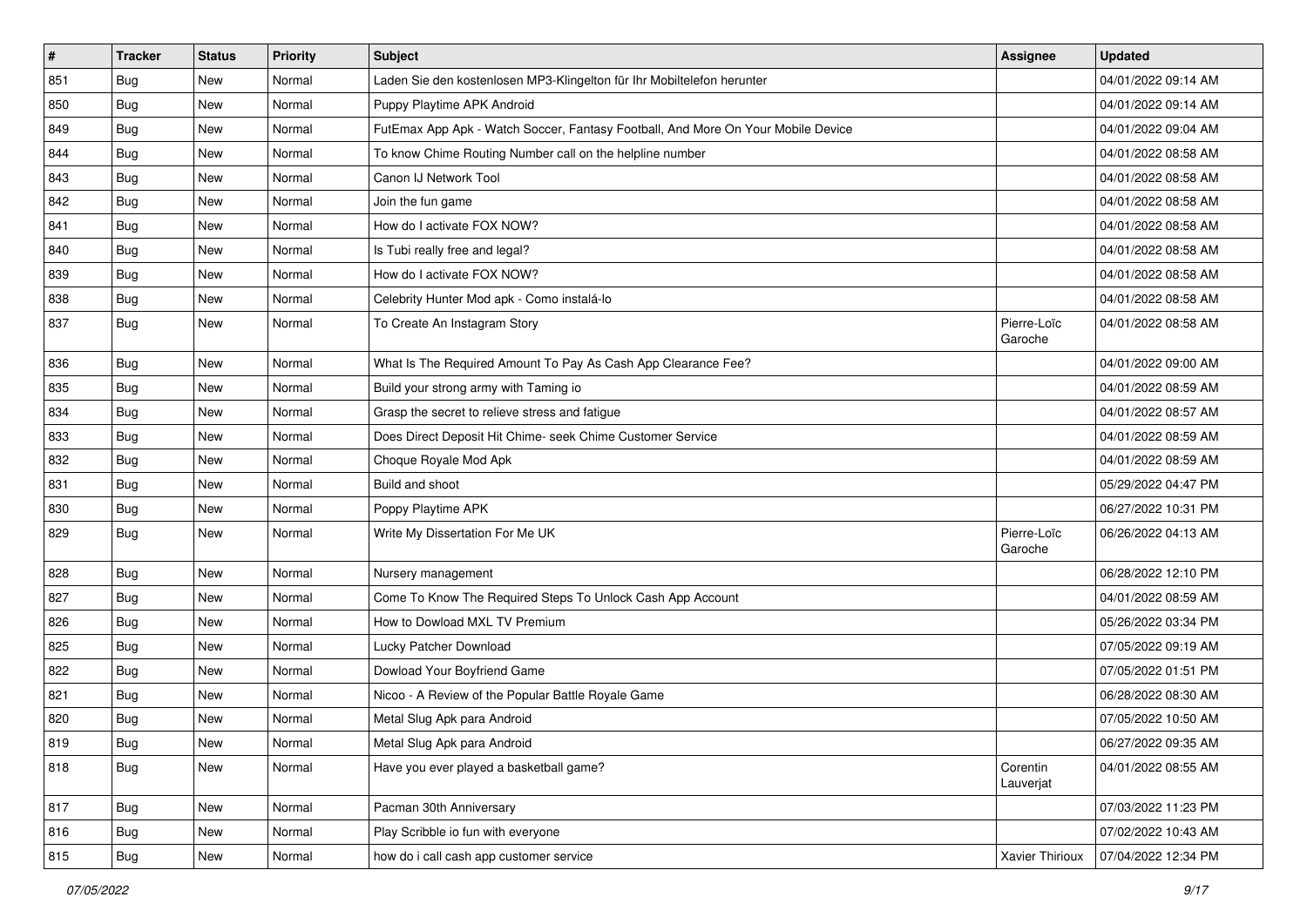| $\vert$ # | <b>Tracker</b> | <b>Status</b> | Priority | <b>Subject</b>                                                                | <b>Assignee</b>        | <b>Updated</b>      |
|-----------|----------------|---------------|----------|-------------------------------------------------------------------------------|------------------------|---------------------|
| 814       | <b>Bug</b>     | New           | Normal   | Stage Fright Cure                                                             | Pierre-Loïc<br>Garoche | 06/28/2022 12:31 AM |
| 811       | Bug            | New           | Normal   | Canon IJ Network Tool                                                         |                        | 07/03/2022 03:22 PM |
| 809       | Bug            | New           | Normal   | Smash Karts - immerse yourself in the exciting race                           |                        | 07/04/2022 07:42 PM |
| 808       | Bug            | New           | Normal   | Sinnvolle Guten-Morgen-Grüße                                                  |                        | 07/03/2022 07:27 PM |
| 807       | <b>Bug</b>     | New           | Normal   | 1v1Battle is a strategic action 'Build and shoot' game                        |                        | 06/27/2022 06:52 AM |
| 805       | Bug            | New           | Normal   | Ketamine Online Store                                                         | Christophe<br>Garion   | 07/01/2022 02:49 AM |
| 804       | <b>Bug</b>     | New           | Normal   | Review                                                                        |                        | 07/03/2022 10:51 PM |
| 802       | Bug            | New           | Normal   | Who Is an ETL Engineer                                                        |                        | 07/02/2022 06:40 AM |
| 801       | Bug            | New           | Normal   | Who Is an ETL Engineer                                                        |                        | 07/02/2022 05:26 AM |
| 800       | Bug            | New           | Normal   | Who Is an ETL Engineer                                                        |                        | 07/03/2022 02:50 AM |
| 799       | Bug            | New           | Normal   | Who Is an ETL Engineer                                                        |                        | 07/04/2022 10:42 AM |
| 798       | Bug            | New           | Normal   | Who Is an ETL Engineer                                                        |                        | 07/04/2022 09:00 PM |
| 797       | Bug            | New           | Normal   | Psychedelic                                                                   | Christophe<br>Garion   | 07/05/2022 04:15 PM |
| 796       | <b>Bug</b>     | New           | Normal   | How Does Cash App ++ actually work and What is the process of it              |                        | 07/02/2022 11:27 PM |
| 795       | Bug            | New           | Normal   | Drift Boss - Exciting Race                                                    |                        | 06/26/2022 06:32 PM |
| 792       | <b>Bug</b>     | New           | Normal   | What is Google Camera Mod?                                                    |                        | 06/27/2022 10:20 AM |
| 791       | Bug            | New           | Normal   | Samsnung TV Plus is not working                                               |                        | 04/01/2022 09:03 AM |
| 790       | Bug            | New           | Normal   | My app                                                                        |                        | 04/01/2022 09:03 AM |
| 789       | <b>Bug</b>     | New           | Normal   | Full version                                                                  |                        | 07/05/2022 01:51 PM |
| 788       | Bug            | New           | Normal   | Intro Maker Mod APK                                                           |                        | 07/05/2022 01:50 AM |
| 787       | <b>Bug</b>     | New           | Normal   | Assured Assignment Help                                                       |                        | 07/04/2022 06:28 AM |
| 786       | <b>Bug</b>     | New           | Normal   | Best Assignment Help in Australia & UK                                        |                        | 07/05/2022 07:30 PM |
| 785       | <b>Bug</b>     | New           | Normal   | How To Get Money Off Cash App Without Card Or With A Card?                    |                        | 07/02/2022 07:16 AM |
| 784       | Bug            | New           | Normal   | How To Add Money On Cash App Card And Check The Funds?                        |                        | 07/04/2022 01:54 PM |
| 783       | <b>Bug</b>     | New           | Normal   | How Do I Determine The Reasons And Solutions To Fix Cash App Transfer Failed? |                        | 07/05/2022 04:03 AM |
| 782       | i Bug          | New           | Normal   | Comment faire une sonnerie téléphonique                                       |                        | 07/05/2022 01:35 AM |
| 781       | <b>Bug</b>     | New           | Normal   | Free Whatsapp Group to Join                                                   |                        | 07/05/2022 02:19 AM |
| 780       | Bug            | New           | Normal   | Best Whatsapp Modified APKs                                                   | Pierre-Loïc<br>Garoche | 07/04/2022 02:09 AM |
| 777       | Bug            | New           | Normal   | Obtain driving instructions using Google Maps.                                |                        | 07/05/2022 04:55 AM |
| 776       | <b>Bug</b>     | New           | Normal   | Wibargain                                                                     |                        | 07/02/2022 09:26 AM |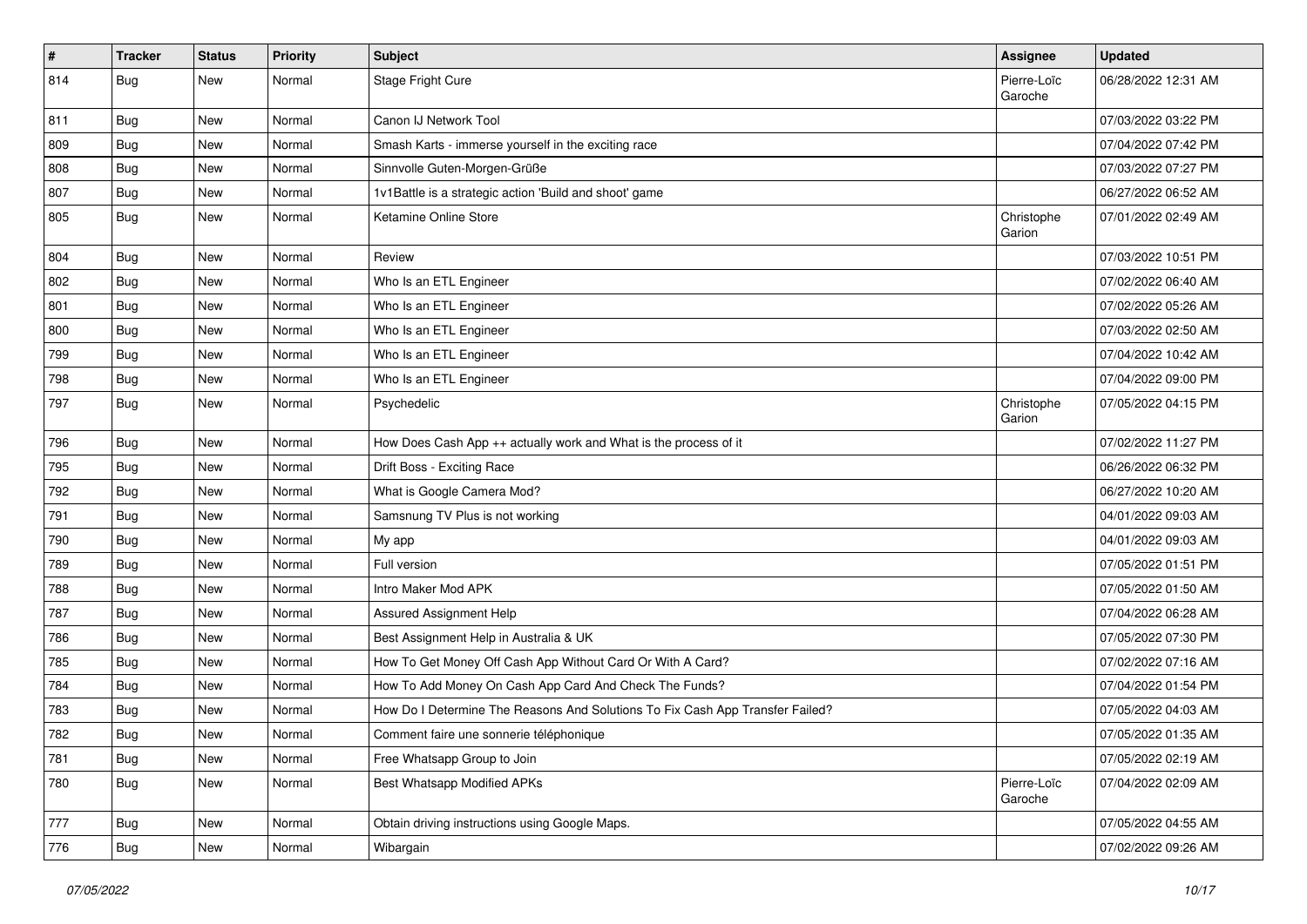| $\vert$ # | <b>Tracker</b> | <b>Status</b> | Priority | Subject                                                                                             | <b>Assignee</b>        | <b>Updated</b>      |
|-----------|----------------|---------------|----------|-----------------------------------------------------------------------------------------------------|------------------------|---------------------|
| 775       | <b>Bug</b>     | New           | Normal   | cash app                                                                                            |                        | 02/14/2022 08:20 AM |
| 774       | Bug            | <b>New</b>    | Normal   | Follow proper initiatives                                                                           |                        | 07/05/2022 06:06 AM |
| 773       | <b>Bug</b>     | New           | Normal   | Spades - Play online free                                                                           |                        | 07/02/2022 08:02 AM |
| 772       | <b>Bug</b>     | New           | Normal   | united airlines baggage policy                                                                      |                        | 07/04/2022 12:27 AM |
| 771       | <b>Bug</b>     | New           | Normal   | united airlines baggage policy                                                                      |                        | 07/05/2022 09:19 AM |
| 770       | Bug            | New           | Normal   | Canon IJ Network Tool                                                                               |                        | 07/04/2022 11:49 PM |
| 769       | <b>Bug</b>     | <b>New</b>    | Normal   | check my cash app                                                                                   |                        | 07/04/2022 06:14 AM |
| 768       | <b>Bug</b>     | New           | Normal   | Where can you buy best jackets online?                                                              |                        | 07/04/2022 04:44 PM |
| 767       | <b>Bug</b>     | New           | Normal   | apkmod                                                                                              |                        | 07/05/2022 11:57 AM |
| 766       | Bug            | New           | Normal   | Pobreflix Mod APK Review                                                                            |                        | 07/04/2022 09:29 PM |
| 765       | <b>Bug</b>     | <b>New</b>    | Normal   | Follow proper initiatives to check my cash app                                                      |                        | 07/04/2022 07:06 PM |
| 764       | <b>Bug</b>     | New           | Normal   | What is available to see what I can watch HBO Max?                                                  |                        | 07/04/2022 12:11 PM |
| 763       | Bug            | New           | High     | How to Make a Ringtone on Your iPhone                                                               |                        | 07/05/2022 07:00 AM |
| 762       | Bug            | New           | Normal   | How To Add Money To A Cash App Card If Struggling With Low Amount?                                  |                        | 06/29/2022 10:53 AM |
| 761       | <b>Bug</b>     | New           | Normal   | What is it about basketball that makes it so popular in the United States?                          | Corentin<br>Lauverjat  | 07/05/2022 11:09 AM |
| 760       | <b>Bug</b>     | New           | Normal   | apkmod                                                                                              |                        | 06/27/2022 04:13 PM |
| 759       | Bug            | New           | Normal   | Canon IJ Network Tool                                                                               | Pierre-Loïc<br>Garoche | 07/04/2022 09:13 AM |
| 758       | <b>Bug</b>     | New           | Normal   | How Do I Study Consistently For Hours?                                                              |                        | 06/27/2022 12:49 AM |
| 757       | <b>Bug</b>     | <b>New</b>    | Normal   | Why Is Issue of Car Maintenance so Famous for the Consumers?                                        |                        | 04/01/2022 09:01 AM |
| 754       | <b>Bug</b>     | New           | Normal   | Cómo descargar tonos gratis de teléfono celular                                                     |                        | 06/26/2022 01:56 PM |
| 753       | Bug            | New           | Normal   | onlineessaygrader                                                                                   |                        | 06/28/2022 05:55 AM |
| 752       | Bug            | New           | Normal   | Plagerism checker                                                                                   |                        | 06/26/2022 06:33 PM |
| 750       | <b>Bug</b>     | New           | Normal   | Create a Report Template                                                                            |                        | 07/04/2022 04:40 PM |
| 749       | <b>Bug</b>     | New           | Normal   | The Best Bubble Shooter Game for Android                                                            |                        | 06/26/2022 12:12 PM |
| 748       | <b>Bug</b>     | New           | Normal   | Il y a quelques façons d'obtenir des sonneries gratuites pour votre iPhone                          |                        | 06/26/2022 11:24 PM |
| 747       | <b>Bug</b>     | New           | Normal   | How to Install Tyflex Plus on Your Android Device                                                   |                        | 07/03/2022 07:14 PM |
| 744       | Bug            | New           | Normal   | Pixel Survive                                                                                       |                        | 06/28/2022 05:13 AM |
| 743       | <b>Bug</b>     | New           | Normal   | They promote 'pixel art' contests and a 'game jam' related to the work and figure of Carlos Casares |                        | 06/28/2022 12:04 PM |
| 742       | Bug            | New           | Normal   | How Long Does Cash App Support Take To Respond For A Better Support?                                |                        | 07/04/2022 11:48 PM |
| 741       | Bug            | New           | Normal   | <b>Blockchain Technology Solutions</b>                                                              |                        | 07/05/2022 07:25 AM |
| 739       | <b>Bug</b>     | New           | Normal   | law dissertation help                                                                               |                        | 06/27/2022 06:12 PM |
| 738       | <b>Bug</b>     | New           | Normal   | How Much Amount Do I Get Using The Referral Code For Cash App?                                      |                        | 06/27/2022 03:58 PM |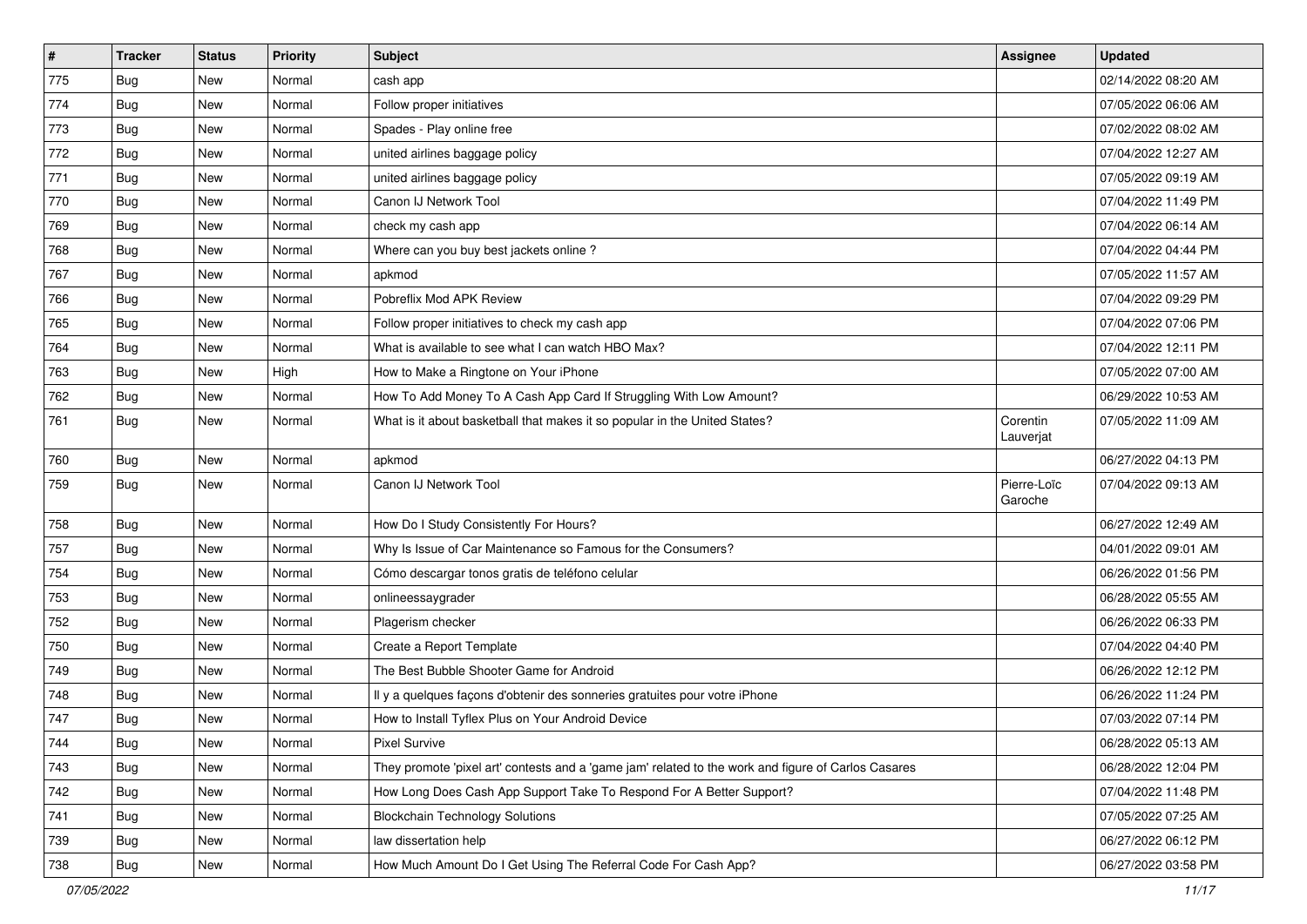| $\vert$ # | <b>Tracker</b> | <b>Status</b> | <b>Priority</b> | <b>Subject</b>                                                                    | <b>Assignee</b>        | <b>Updated</b>      |
|-----------|----------------|---------------|-----------------|-----------------------------------------------------------------------------------|------------------------|---------------------|
| 737       | Bug            | <b>New</b>    | Normal          | How Do I Talk To A Live Person At Facebook If Anything Is Doubtful?               |                        | 06/27/2022 09:59 PM |
| 736       | Bug            | <b>New</b>    | Normal          | Want to Edit in My Website (transfer-factor.net) Unfortunately, Unable to Edit It |                        | 06/24/2022 07:32 AM |
| 735       | Bug            | New           | Normal          | A quick fix of how to get money back from cash app stocks                         |                        | 07/04/2022 06:49 PM |
| 734       | Bug            | <b>New</b>    | Normal          | DR. STRANGE: Multiverse of Scheduling Madness!                                    |                        | 06/28/2022 07:07 AM |
| 733       | Bug            | <b>New</b>    | Normal          | How does one go about getting a book deal?                                        |                        | 06/28/2022 06:35 PM |
| 732       | <b>Bug</b>     | <b>New</b>    | Normal          | Get rectifications steps about why cash app transfer failed                       |                        | 07/04/2022 12:38 PM |
| 731       | Bug            | <b>New</b>    | Normal          | Avail Of Cash App Customer Service If Unable To Down Cash App Mobile App?         |                        | 06/25/2022 08:36 PM |
| 730       | Bug            | <b>New</b>    | Normal          | Canon IJ Network Tool                                                             |                        | 07/05/2022 07:20 PM |
| 729       | Bug            | New           | Normal          | Canon IJ Network Tool                                                             |                        | 06/28/2022 01:10 PM |
| 728       | Bug            | <b>New</b>    | Normal          | Will Cash App refund money if scammed? Hitches With Optimum Ease                  |                        | 07/05/2022 02:45 AM |
| 727       | <b>Bug</b>     | <b>New</b>    | Normal          | Drive for speed simulator mod apk                                                 | Pierre-Loïc<br>Garoche | 06/27/2022 06:33 AM |
| 726       | Bug            | <b>New</b>    | Normal          | Mobile Application Development Services                                           |                        | 06/30/2022 08:49 PM |
| 724       | <b>Bug</b>     | <b>New</b>    | Normal          | Dial Chime Customer support number for a quick response                           |                        | 07/05/2022 01:50 PM |
| 723       | Bug            | <b>New</b>    | High            | The best horror game in 2021                                                      | Christophe<br>Garion   | 07/05/2022 01:21 PM |
| 722       | Bug            | <b>New</b>    | Normal          | Vergrößern Sie Instagram-Fotos mit instazoom                                      | Christophe<br>Garion   | 07/05/2022 08:23 AM |
| 721       | Bug            | New           | Normal          | Cómo instalar un Mod Apk                                                          |                        | 07/03/2022 04:55 PM |
| 720       | Bug            | <b>New</b>    | Normal          | How does Cash App Phone Number provide a quick treatment?                         |                        | 07/04/2022 12:42 PM |
| 719       | Bug            | <b>New</b>    | Normal          | How Do I Send \$5000 Through Cash App Account With Ease?                          |                        | 07/03/2022 02:41 PM |
| 718       | <b>Bug</b>     | <b>New</b>    | High            | Solve Complex Accounting Assignments                                              | Hamza<br>Bourbouh      | 07/03/2022 09:57 PM |
| 717       | Bug            | New           | Normal          | Disney Plus Apk - Watch Movies and TV Shows on Your Device                        |                        | 07/04/2022 05:53 PM |
| 716       | <b>Bug</b>     | <b>New</b>    | Normal          | La celebración de un BabyShower.                                                  |                        | 07/05/2022 01:58 AM |
| 715       | <b>Bug</b>     | <b>New</b>    | Normal          | Puppy Playtime Descargar gratis                                                   |                        | 07/02/2022 05:29 PM |
| 714       | Bug            | <b>New</b>    | Normal          | Cuevana 3 Premium - Enjoy Your Favorite Movies and TV Shows on Your Smart TV      |                        | 07/04/2022 08:46 PM |
| 713       | Bug            | New           | High            | Why Cupcake 2048 is a addictive game?                                             | Pierre-Loïc<br>Garoche | 04/01/2022 09:34 AM |
| 712       | <b>Bug</b>     | <b>New</b>    | Normal          | <b>Tips and Tricks</b>                                                            |                        | 07/04/2022 07:57 PM |
| 711       | Bug            | <b>New</b>    | Normal          | Human Fall Flat Apk Download                                                      |                        | 07/01/2022 01:14 AM |
| 710       | Bug            | <b>New</b>    | Normal          | Take Necessary Assistance If You Are Unable Activate Cash App Card                |                        | 07/04/2022 04:59 PM |
| 709       | <b>Bug</b>     | <b>New</b>    | Normal          | How To Load Cash App Card At Walmart Without Having To Face Any Hassle?           |                        | 07/05/2022 07:45 AM |
| 708       | <b>Bug</b>     | New           | Normal          | Efficient ways to proceed with the cash app dispute process?                      |                        | 06/29/2022 10:24 AM |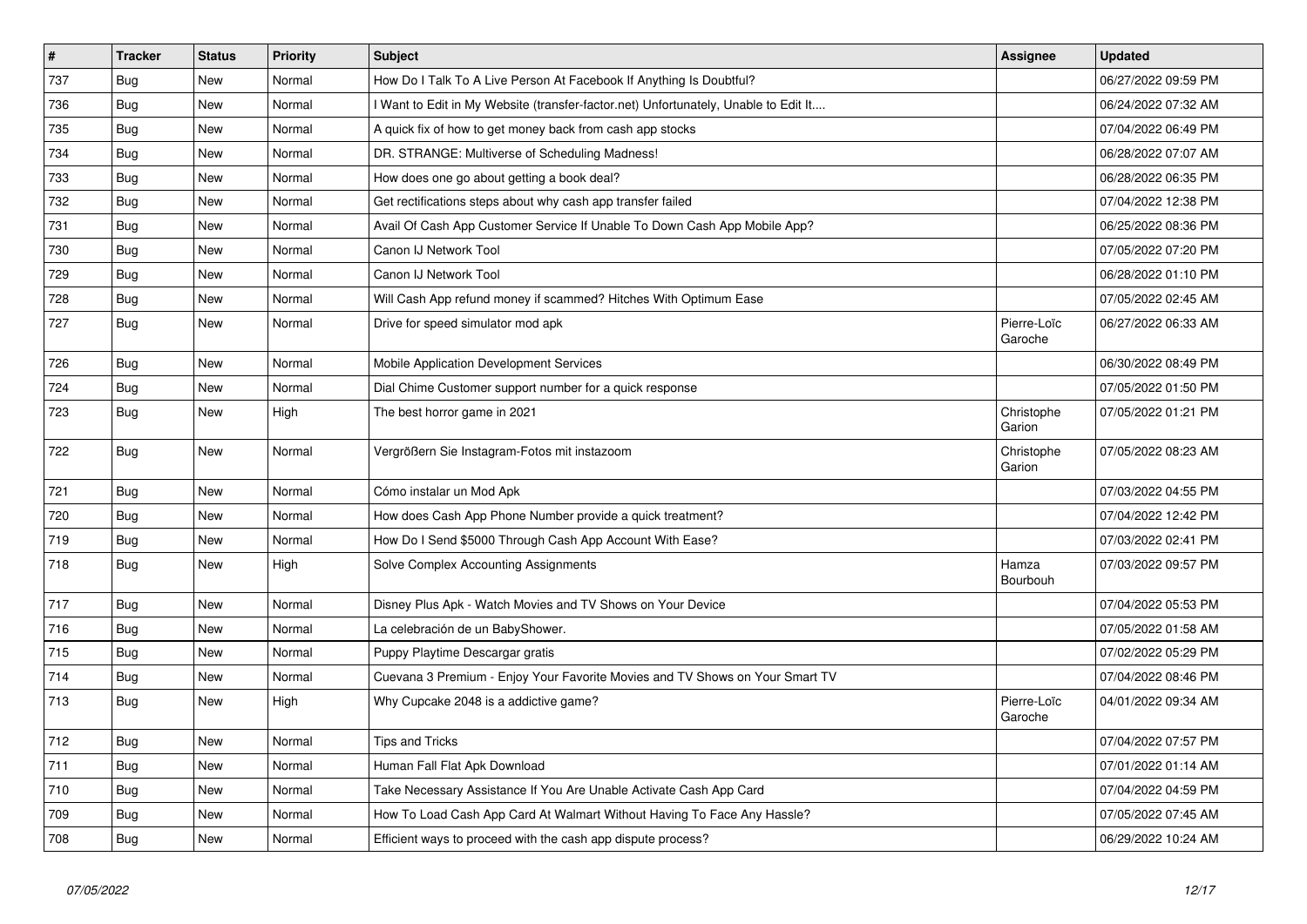| $\vert$ # | <b>Tracker</b>   | <b>Status</b> | <b>Priority</b> | Subject                                                               | Assignee               | <b>Updated</b>      |
|-----------|------------------|---------------|-----------------|-----------------------------------------------------------------------|------------------------|---------------------|
| 707       | <b>Bug</b>       | New           | Normal          | Why Accounting Assignments Are Beneficial For The Students?           | Pierre-Loïc<br>Garoche | 07/04/2022 06:59 PM |
| 706       | <b>Bug</b>       | New           | Normal          | How Can You Cancel A Cash App Payment Without Any Prior Information?  |                        | 07/05/2022 03:46 AM |
| 705       | Bug              | New           | Normal          | wuxiaworld                                                            |                        | 07/04/2022 10:20 AM |
| 704       | Bug              | <b>New</b>    | Normal          | Reach support team of Chime Customer Service for instant help         |                        | 07/05/2022 02:23 AM |
| 703       | Bug              | New           | Normal          | For real-time help, dial Facebook customer service number             |                        | 07/05/2022 02:40 PM |
| 702       | Bug              | New           | Normal          | Avail Chime Customer Service to know How To Get Chime Bank Statement  |                        | 07/04/2022 05:58 AM |
| 701       | <b>Bug</b>       | New           | Normal          | Why Law Essay Helper UK is Necessary?                                 |                        | 07/03/2022 11:15 AM |
| 700       | <b>Bug</b>       | New           | Normal          | Cómo descargar Poppy Playtime                                         |                        | 04/01/2022 09:30 AM |
| 699       | <b>Bug</b>       | <b>New</b>    | Normal          | Would you be able to utilize Cash App Twitch?                         |                        | 07/05/2022 08:42 AM |
| 697       | Bug              | New           | Normal          | How to Descargar Pura TV For Android                                  |                        | 07/05/2022 03:29 PM |
| 696       | Bug              | New           | Normal          | How to Install the TuMangaOnline App                                  |                        | 07/05/2022 05:37 PM |
| 695       | Bug              | New           | Normal          | Refer Listas IPTV Apk                                                 |                        | 07/04/2022 02:19 AM |
| 694       | Bug              | New           | Normal          | How to Get Guidance On How To Cash App Withdrawal Limit?              | Christophe<br>Garion   | 07/05/2022 05:32 PM |
| 692       | Bug              | New           | Normal          | Esports 888b                                                          |                        | 07/02/2022 11:10 AM |
| 691       | Bug              | New           | Normal          | tea garden dublin                                                     |                        | 04/01/2022 09:31 AM |
| 690       | Bug              | <b>New</b>    | Normal          | campervan hire                                                        |                        | 07/05/2022 02:00 PM |
| 689       | Bug              | New           | Normal          | How to use twitch.tv/activate?                                        |                        | 07/04/2022 12:58 PM |
| 688       | Bug              | New           | Normal          | How to use twitch.tv/activate?                                        |                        | 07/05/2022 04:19 AM |
| 687       | Bug              | New           | Normal          | How to use twitch.tv/activate?                                        |                        | 07/04/2022 11:40 PM |
| 686       | Bug              | New           | Normal          | Welcome To The Most Demandable Mahipalpur Escorts Agency              |                        | 07/05/2022 02:18 AM |
| 685       | Bug              | <b>New</b>    | Low             | youtube thumbnail downloader                                          | Pierre-Loïc<br>Garoche | 07/05/2022 12:45 PM |
| 684       | Bug              | <b>New</b>    | Normal          | Difference between paper map and online map                           |                        | 07/04/2022 05:03 AM |
| 682       | Bug              | New           | Normal          | Does Facebook customer service live chat allow to speak with someone? |                        | 07/05/2022 06:09 PM |
| 679       | Bug              | New           | Normal          | Word Finder helps you to play word games better                       |                        | 04/01/2022 09:34 AM |
| 678       | <b>Bug</b>       | New           | Normal          | How to be a winner in buidnow gg                                      |                        | 07/02/2022 01:45 PM |
| 677       | <sub>I</sub> Bug | New           | Normal          | Logo Design Services Near Me                                          |                        | 07/05/2022 12:15 AM |
| 676       | <b>Bug</b>       | New           | Normal          | Does Facebook customer service live chat allow to speak with someone? |                        | 04/01/2022 09:39 AM |
| 675       | Bug              | New           | Normal          | What Are Smart Tactics To Fix Cash App Transfer Failed Hurdles?       |                        | 06/27/2022 09:51 AM |
| 674       | <b>Bug</b>       | New           | Normal          | The best game in 2021                                                 | Pierre-Loïc<br>Garoche | 07/03/2022 07:43 PM |
| 673       | <b>Bug</b>       | New           | Normal          | Learn the basics of pixel art - Clear grid                            |                        | 07/01/2022 01:56 PM |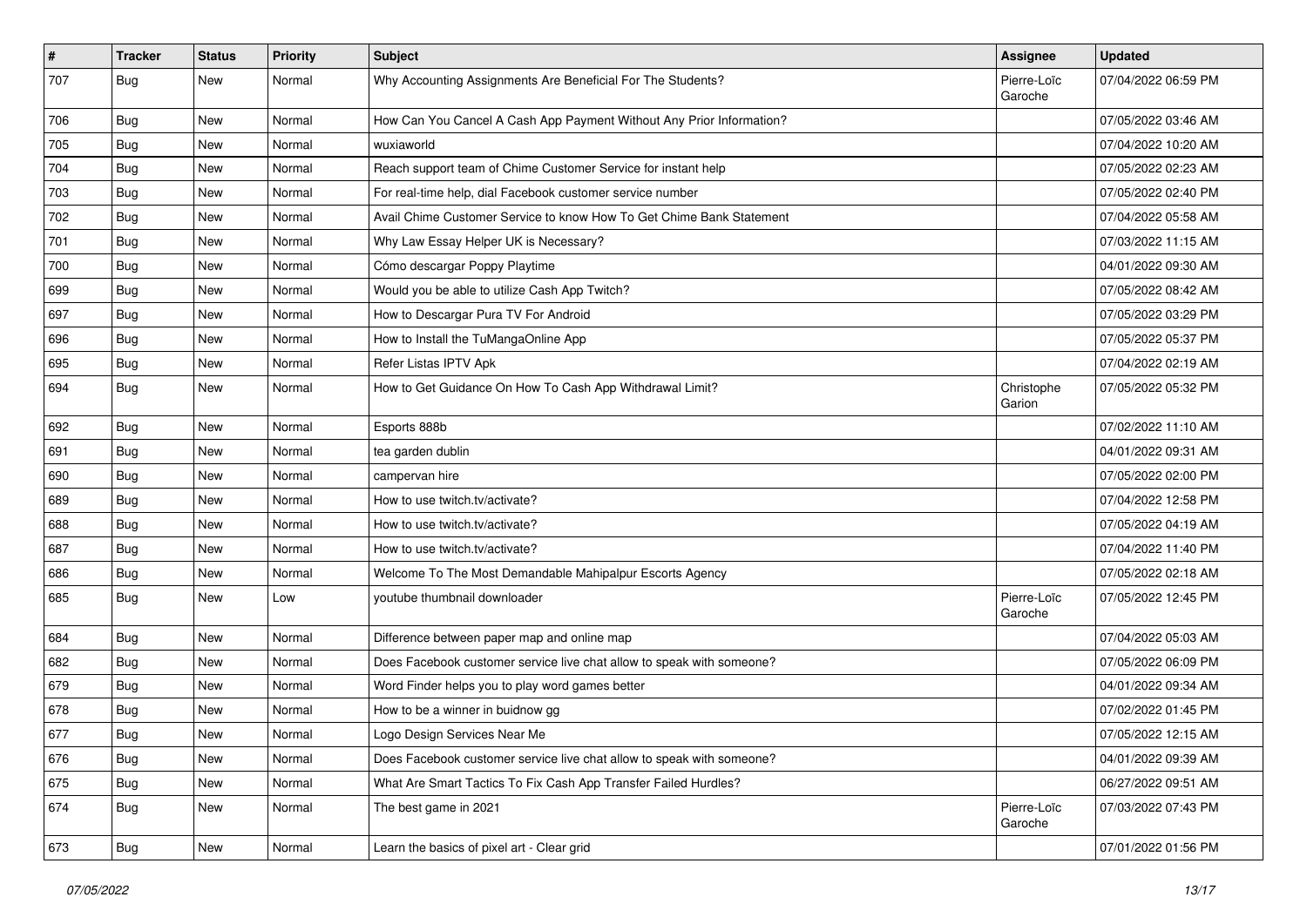| $\sharp$ | <b>Tracker</b> | <b>Status</b> | <b>Priority</b> | <b>Subject</b>                                                                   | <b>Assignee</b>        | <b>Updated</b>      |
|----------|----------------|---------------|-----------------|----------------------------------------------------------------------------------|------------------------|---------------------|
| 672      | <b>Bug</b>     | New           | Normal          | The easiest way to delete ringtones on iPhone                                    |                        | 07/04/2022 01:22 PM |
| 671      | Bug            | New           | Normal          | Hot games                                                                        | Pierre-Loïc<br>Garoche | 07/05/2022 09:58 AM |
| 670      | Bug            | New           | Normal          | JTWhatsApp Apk - The New and Improved WhatsApp                                   |                        | 07/04/2022 03:20 PM |
| 668      | Bug            | <b>New</b>    | Normal          | Get to know Cash App Refund Process here                                         |                        | 07/05/2022 05:09 PM |
| 667      | <b>Bug</b>     | New           | Normal          | What Is a Ringtone?                                                              |                        | 07/04/2022 09:55 AM |
| 666      | Bug            | New           | Normal          | 470+ pages à colorier de Noël                                                    |                        | 07/05/2022 08:01 PM |
| 664      | Bug            | New           | Normal          | Tea TV Apk Download - The Best Way to Watch Movies Offline                       |                        | 07/03/2022 03:24 PM |
| 663      | Bug            | New           | Normal          | Know how the Cash app twitches words in a detailed way.                          | Pierre-Loïc<br>Garoche | 06/28/2022 07:08 PM |
| 662      | <b>Bug</b>     | New           | Normal          | Oreo TV Download - The Easiest Way to Watch Live TV                              |                        | 07/05/2022 12:10 PM |
| 661      | <b>Bug</b>     | <b>New</b>    | Normal          | Turbo VPN MOD APK Download                                                       |                        | 07/05/2022 11:24 AM |
| 660      | Bug            | New           | Normal          | Anchovies Nutrition Facts And Health Benefits                                    |                        | 04/01/2022 09:40 AM |
| 659      | <b>Bug</b>     | <b>New</b>    | Normal          | Olive Oil Properties And Health Benefits                                         |                        | 07/04/2022 06:06 PM |
| 658      | Bug            | New           | Normal          | Watermelon Nutrition Facts And Health Benefits                                   |                        | 07/05/2022 12:28 PM |
| 657      | Bug            | New           | Normal          | Coconut Nutrition Facts And Health Benefits                                      |                        | 07/04/2022 11:24 AM |
| 656      | <b>Bug</b>     | New           | Normal          | Kiwi Nutrition Facts And Health Benefits                                         |                        | 07/05/2022 04:52 AM |
| 655      | Bug            | New           | Normal          | <b>Eggplant Health Benefits</b>                                                  |                        | 07/05/2022 02:34 AM |
| 653      | Bug            | New           | Normal          | Jujube (Jinjoles): Properties And Health Benefits                                |                        | 07/02/2022 08:17 PM |
| 652      | <b>Bug</b>     | New           | Normal          | Sesame Health Benefits                                                           |                        | 07/03/2022 12:28 PM |
| 651      | Bug            | New           | Normal          | Salmon Health Benefits                                                           |                        | 07/05/2022 12:09 PM |
| 650      | Bug            | New           | Normal          | <b>Cherries Health Benefits</b>                                                  |                        | 07/01/2022 03:20 PM |
| 645      | <b>Bug</b>     | <b>New</b>    | Normal          | thong tin chinh xac nhat hom nay                                                 |                        | 07/05/2022 06:06 AM |
| 644      | Bug            | New           | Normal          | <b>TeaTV App Review</b>                                                          |                        | 06/27/2022 11:47 AM |
| 643      | <b>Bug</b>     | New           | Normal          | Oreo TV Apk Download                                                             |                        | 07/02/2022 12:05 PM |
| 642      | Bug            | New           | Normal          | thong tin thoi tiet ngay hom nay                                                 |                        | 07/04/2022 12:09 AM |
| 641      | <b>Bug</b>     | New           | Normal          | Get Best Economics Dissertation Writing Service                                  |                        | 06/25/2022 10:04 AM |
| 640      | Bug            | New           | Normal          | play game with me                                                                |                        | 07/03/2022 03:41 PM |
| 639      | Bug            | New           | Normal          | thong tin chinh xac                                                              |                        | 07/04/2022 03:54 AM |
| 638      | Bug            | New           | Normal          | Run 3 game                                                                       |                        | 07/04/2022 09:49 PM |
| 636      | Bug            | New           | Normal          | What is the most popular furniture color?                                        |                        | 07/04/2022 08:31 PM |
| 635      | <b>Bug</b>     | New           | Normal          | Buy Steroids Online with OurMedicnes.com   Best Quality Steroids                 |                        | 07/04/2022 04:39 PM |
| 634      | <b>Bug</b>     | New           | Normal          | Buy Vidalista Tablets (Tadalafil) at [\$25 OFF + Free Shipping] Vidalistatablets |                        | 07/04/2022 02:31 AM |
| 633      | <b>Bug</b>     | New           | Normal          | How i can i solve my issue                                                       |                        | 04/01/2022 09:38 AM |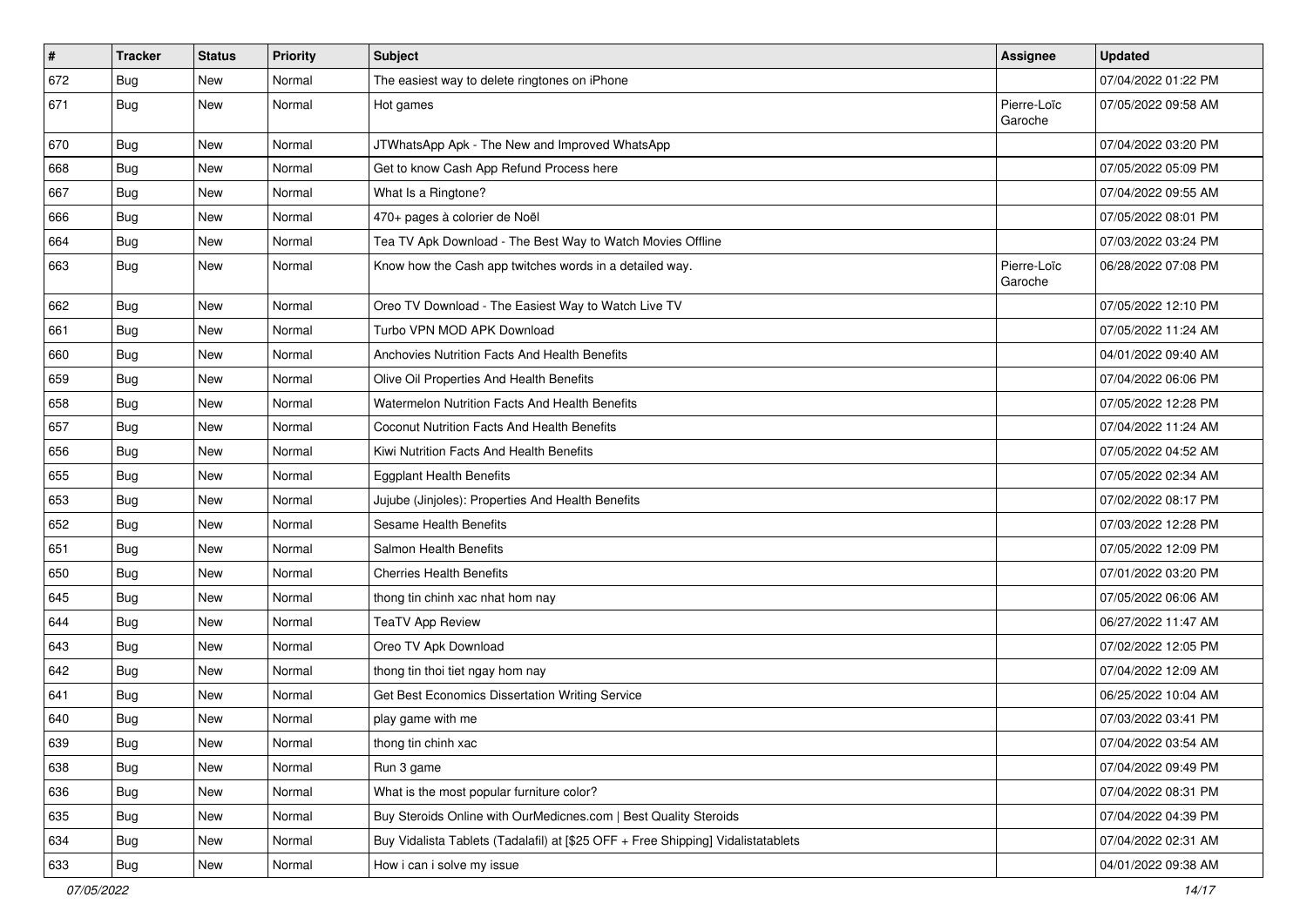| $\vert$ # | <b>Tracker</b> | <b>Status</b> | Priority | Subject                                                                          | Assignee               | <b>Updated</b>      |
|-----------|----------------|---------------|----------|----------------------------------------------------------------------------------|------------------------|---------------------|
| 632       | <b>Bug</b>     | New           | Normal   | CheapestMedsShop   100% Safe Medicines Online in UK & AUS.                       |                        | 07/02/2022 05:41 AM |
| 631       | <b>Bug</b>     | New           | Normal   | How Can I Load Cash App Card at Walmart straight away?                           |                        | 07/05/2022 04:34 AM |
| 630       | <b>Bug</b>     | New           | Normal   | How Can I Load Cash App Card at Walmart straight away?                           |                        | 06/26/2022 12:04 AM |
| 629       | <b>Bug</b>     | New           | Normal   | How Can I Load Cash App Card at Walmart straight away?                           |                        | 07/03/2022 11:06 PM |
| 628       | Bug            | New           | Normal   | CV reviewing services!                                                           |                        | 07/04/2022 11:33 PM |
| 627       | <b>Bug</b>     | New           | Normal   | <b>HELO</b>                                                                      |                        | 07/04/2022 04:25 AM |
| 625       | Bug            | New           | Normal   | The best free online driving directions tool                                     |                        | 04/01/2022 09:28 AM |
| 624       | <b>Bug</b>     | New           | Normal   | Use go with the Driving Directions for your go                                   |                        | 07/03/2022 10:13 AM |
| 623       | <b>Bug</b>     | New           | Normal   | Listen to online radio stations for mobile phones                                |                        | 07/03/2022 09:22 PM |
| 622       | Bug            | New           | Normal   | CheapestMedsShop   100% Safe Medicines Online in UK & AUS.                       |                        | 07/04/2022 10:26 PM |
| 621       | <b>Bug</b>     | New           | Normal   | Buy All Modafinil & Armodafinil Tablets @Buy Modafinil US                        |                        | 07/03/2022 06:05 AM |
| 620       | <b>Bug</b>     | New           | Normal   | Viagra Meds: Fastest & Quick Delivery On Your Doorstep - USA                     |                        | 07/05/2022 01:45 AM |
| 619       | Bug            | <b>New</b>    | Normal   | Online Trusted Medicine Store in US for Health - Genericmedsupply                |                        | 07/05/2022 05:11 AM |
| 618       | <b>Bug</b>     | New           | Normal   | Buy Steroids Online with OurMedicnes.com   Best Quality Steroids                 |                        | 07/04/2022 12:08 PM |
| 617       | Bug            | New           | Normal   | Buy Vidalista Tablets (Tadalafil) at [\$25 OFF + Free Shipping] Vidalistatablets |                        | 07/03/2022 12:57 PM |
| 616       | Bug            | New           | Normal   | Buy Anavar Tablets   Anavar For Sale in USA, UK & Australia                      |                        | 07/03/2022 10:14 PM |
| 615       | <b>Bug</b>     | New           | Normal   | CheapestMedsShop   100% Safe Medicines Online in USA UK & AUS.                   |                        | 07/05/2022 09:58 AM |
| 614       | Bug            | New           | Normal   | Como baixar o MOD APK no celular                                                 |                        | 07/05/2022 04:08 AM |
| 613       | Bug            | New           | Normal   | Buy Aspadol 100mg Tab Online in US, UK, AU   Erospharmacy                        |                        | 07/05/2022 07:31 AM |
| 612       | <b>Bug</b>     | <b>New</b>    | Normal   | Luxury Slingshot Rental                                                          |                        | 07/04/2022 12:31 AM |
| 609       | <b>Bug</b>     | New           | High     | Online Trusted Medicine Store in US for Health - Genericmedsupply                |                        | 07/05/2022 06:05 PM |
| 607       | <b>Bug</b>     | New           | Normal   | Vex 5                                                                            |                        | 06/27/2022 11:24 PM |
| 604       | Bug            | New           | Normal   | Idle Game Online                                                                 |                        | 07/03/2022 01:49 PM |
| 603       | <b>Bug</b>     | New           | Normal   | Premiere gratuito da lista de IPTV                                               |                        | 07/04/2022 01:09 AM |
| 602       | Bug            | New           | Normal   | Best Essay Writing Service UK                                                    | Pierre-Loïc<br>Garoche | 07/05/2022 01:28 AM |
| 601       | Bug            | New           | Normal   | Best Essay Writing Service UK                                                    | Pierre-Loïc<br>Garoche | 07/04/2022 07:26 PM |
| 600       | Bug            | New           | Normal   | Play Store Pro                                                                   |                        | 07/03/2022 12:51 AM |
| 599       | Bug            | New           | Normal   | Do you know how to delete cash app account from your computer?                   |                        | 07/04/2022 09:12 AM |
| 598       | Bug            | New           | Normal   | Universo s / f Download                                                          |                        | 07/05/2022 04:13 AM |
| 597       | <b>Bug</b>     | New           | Normal   | Universo s / f Download                                                          |                        | 06/29/2022 08:19 PM |
| 596       | <b>Bug</b>     | New           | Normal   | Kids Games                                                                       |                        | 06/27/2022 04:08 AM |
| 595       | <b>Bug</b>     | New           | Normal   | RFM Online - une révolution dans la gestion de l'identité numérique              |                        | 07/04/2022 08:30 AM |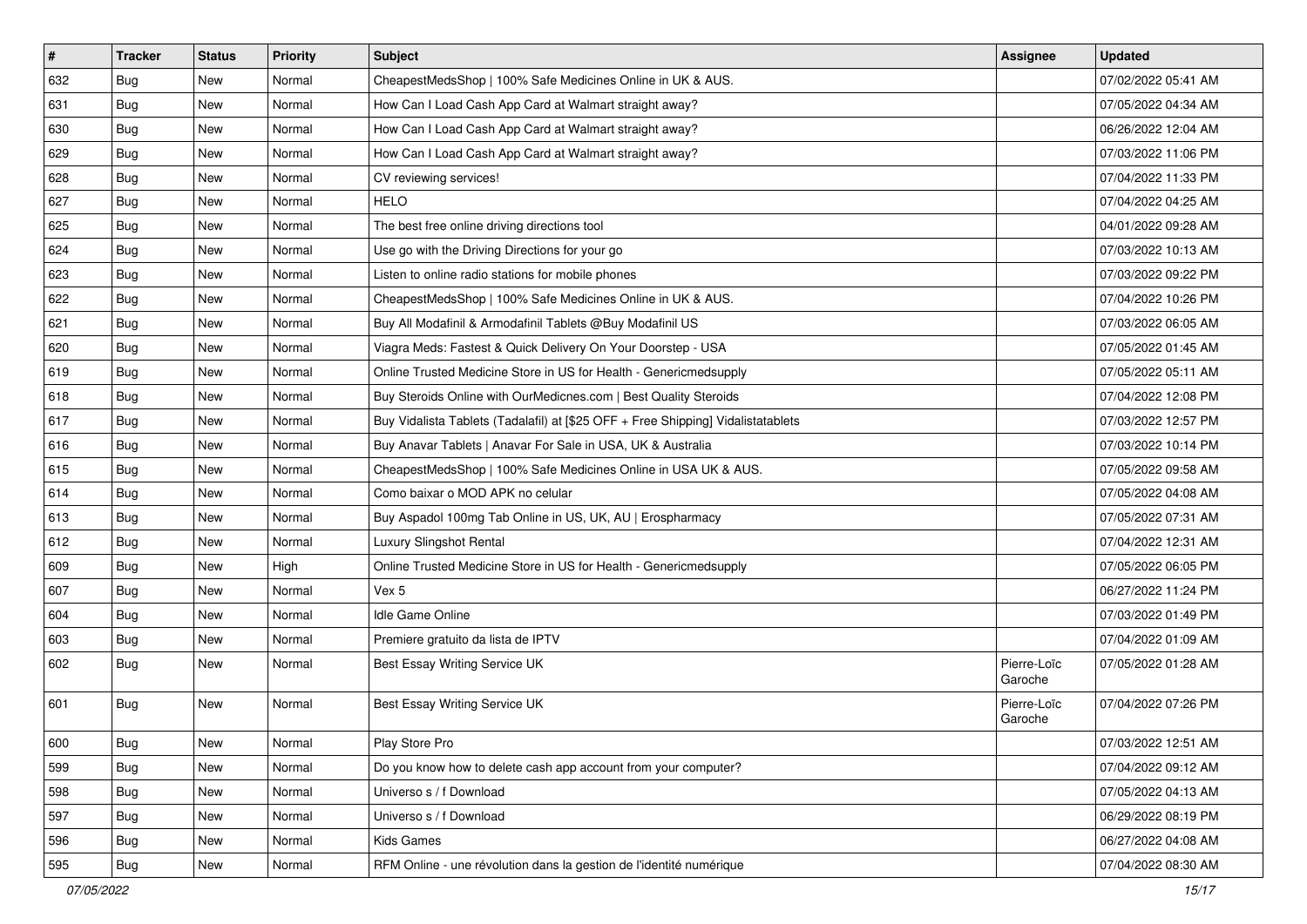| #   | <b>Tracker</b> | <b>Status</b> | <b>Priority</b> | Subject                                                                                                                                                                                                                                                               | Assignee               | <b>Updated</b>      |
|-----|----------------|---------------|-----------------|-----------------------------------------------------------------------------------------------------------------------------------------------------------------------------------------------------------------------------------------------------------------------|------------------------|---------------------|
| 593 | <b>Bug</b>     | New           | Normal          | Eiffel Spark Ultimate C2 SN series is a fully synthetic range of advanced performance engine oils blended in<br>high performance fully synthetic (PAO - polyalphaolefin) basestocks fortified with advanced technology additive<br>system, specifically formulated to |                        | 07/05/2022 01:19 AM |
| 592 | Bug            | New           | Normal          | Deezer Premium APK - Baixe músicas de qualquer lugar do mundo de graça                                                                                                                                                                                                |                        | 07/04/2022 10:43 AM |
| 591 | Bug            | New           | Normal          | How To Find Facebook Modifications For Your Spotify Premium Apk?                                                                                                                                                                                                      |                        | 07/05/2022 03:13 PM |
| 590 | Bug            | New           | Normal          | Follow proper initiatives to check my cash app card balance:                                                                                                                                                                                                          |                        | 07/03/2022 11:23 PM |
| 589 | Bug            | New           | Normal          | How can I get the cash app phone number of customer support?                                                                                                                                                                                                          |                        | 06/30/2022 12:20 AM |
| 588 | Bug            | New           | Normal          | YouTube Vanced Apk Manager App - Como instalá-lo                                                                                                                                                                                                                      |                        | 06/28/2022 10:56 PM |
| 587 | Bug            | New           | Normal          | Why Picsart Pro Offers Great Features                                                                                                                                                                                                                                 |                        | 07/05/2022 02:12 AM |
| 586 | Bug            | New           | Normal          | Best Modifications For Your Mobile Phone                                                                                                                                                                                                                              |                        | 07/05/2022 04:56 PM |
| 585 | Bug            | New           | Normal          | What is cash app help number?                                                                                                                                                                                                                                         |                        | 06/26/2022 06:21 PM |
| 584 | Bug            | New           | Normal          | Want the cash app customer service number to check balance?                                                                                                                                                                                                           |                        | 07/02/2022 07:36 PM |
| 583 | Bug            | <b>New</b>    | High            | Need the Cash app customer service phone number?                                                                                                                                                                                                                      |                        | 07/03/2022 10:09 PM |
| 582 | <b>Bug</b>     | New           | Normal          | Cash App Won't Let Me Send Money If There Is A Low Balance Available                                                                                                                                                                                                  | Pierre-Loïc<br>Garoche | 07/05/2022 12:48 PM |
| 581 | Bug            | <b>New</b>    | Normal          | E-Learning Course Help                                                                                                                                                                                                                                                |                        | 07/04/2022 09:23 AM |
| 580 | <b>Bug</b>     | New           | High            | What is Narrative Essay?                                                                                                                                                                                                                                              | Christophe<br>Garion   | 07/05/2022 12:04 AM |
| 579 | Bug            | New           | Normal          | YOUR CV MAKES YOUR FIRST IMPRESSION                                                                                                                                                                                                                                   | Christophe<br>Garion   | 07/05/2022 07:46 PM |
| 577 | Bug            | <b>New</b>    | Normal          | Follow these easy steps to make Admiral Casino Login                                                                                                                                                                                                                  |                        | 07/05/2022 11:31 AM |
| 576 | <b>Bug</b>     | New           | Normal          | So laden Sie ein Instagram-Bild herunter                                                                                                                                                                                                                              |                        | 06/30/2022 06:17 PM |
| 574 | Bug            | New           | Normal          | How to fix the Epson printer offline issue due to a wired connection?                                                                                                                                                                                                 |                        | 07/05/2022 02:39 PM |
| 573 | Bug            | <b>New</b>    | Normal          | Experimente lo mejor en la aplicación Apk de juegos gratis                                                                                                                                                                                                            |                        | 07/05/2022 09:33 AM |
| 571 | <b>Bug</b>     | New           | Normal          | How may the Cash app dispute your trade?                                                                                                                                                                                                                              | Pierre-Loïc<br>Garoche | 07/02/2022 11:09 AM |
| 570 | Bug            | New           | Normal          | What is Sutton bank cash app customer service phone number?                                                                                                                                                                                                           | Pierre-Loïc<br>Garoche | 07/05/2022 04:34 AM |
| 569 | Bug            | <b>New</b>    | Normal          | What is the incoming and outgoing mail server for Outlook IMAP settings?                                                                                                                                                                                              | Pierre-Loïc<br>Garoche | 07/05/2022 05:35 PM |
| 568 | <b>Bug</b>     | New           | Normal          | Instale a versão mais recente do YouTube Premium                                                                                                                                                                                                                      |                        | 07/05/2022 09:14 AM |
| 567 | Bug            | <b>New</b>    | Normal          | Singapore assignment help                                                                                                                                                                                                                                             |                        | 07/05/2022 02:47 PM |
| 566 | Bug            | New           | Normal          | Kinemaster Pro Download - los App Review                                                                                                                                                                                                                              |                        | 04/01/2022 09:27 AM |
| 565 | <b>Bug</b>     | New           | Normal          | How To Install RepelisPlus On Your Android Phone?                                                                                                                                                                                                                     |                        | 06/30/2022 02:26 PM |
| 564 | <b>Bug</b>     | New           | Normal          | How To Install RepelisPlus On Your Android Phone?                                                                                                                                                                                                                     |                        | 07/02/2022 11:29 PM |
| 563 | <b>Bug</b>     | New           | Normal          | Understanding the Difference Between Free and Paid Mod Apks                                                                                                                                                                                                           |                        | 07/04/2022 07:50 PM |